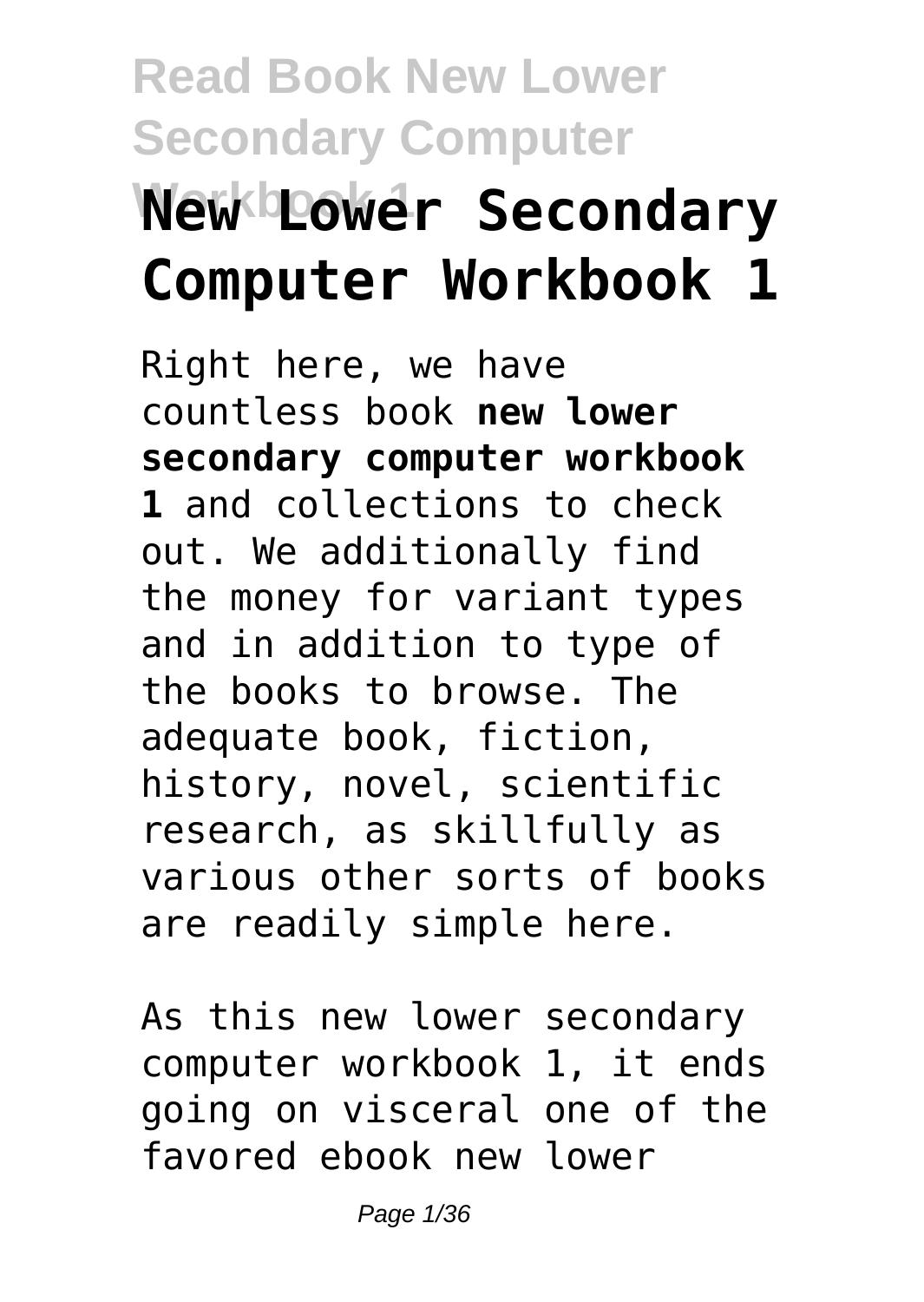**Workbook 1** secondary computer workbook 1 collections that we have. This is why you remain in the best website to look the amazing ebook to have.

*English Ahead Lower Secondary Student Book and Workbook Solved Exercises for APS, RPS, LGS Books that All Students in Math, Science, and Engineering Should Read* Excel VLOOKUP With Multiple Workbooks Learn Mathematics from START to FINISH *New Ideas in Secondary ICT* How to Write Neatly + Improve Your Handwriting The Beginner's Guide to Excel - Excel Basics Tutorial **MacBook How to Connect to Monitor \u0026** Page 2/36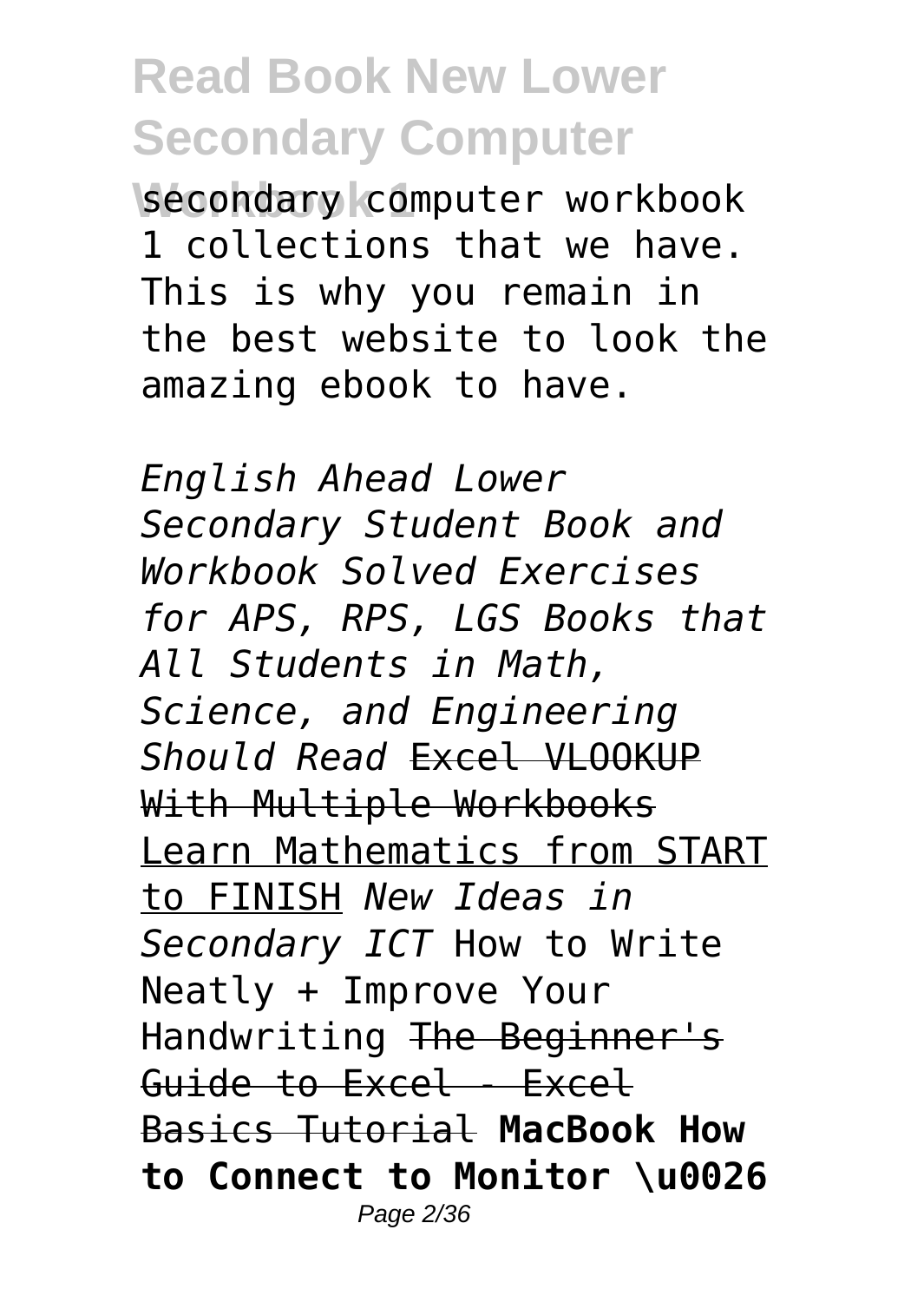**Workbook 1 Mirror/Extend/Change Main Display** *Collins Cambridge Lower Secondary Science (2nd edition)* Introducing a new series of Cambridge Lower Secondary resources from Hodder Education

A Cool Grammar Test That 95% of People Fail

How to Extract Data from a Spreadsheet using VLOOKUP, MATCH and INDEXAIY Mini Notebooks from one sheet of Paper with Emoji - Back to school. Easy DIY School **Supplies** 

Microsoft Excel Tutorial Beginners Level 1Can You Get A Perfect Score On This Grammar Quiz? What They Don't Want You To Know! SILVERADO/SIERRA HIDDEN Page 3/36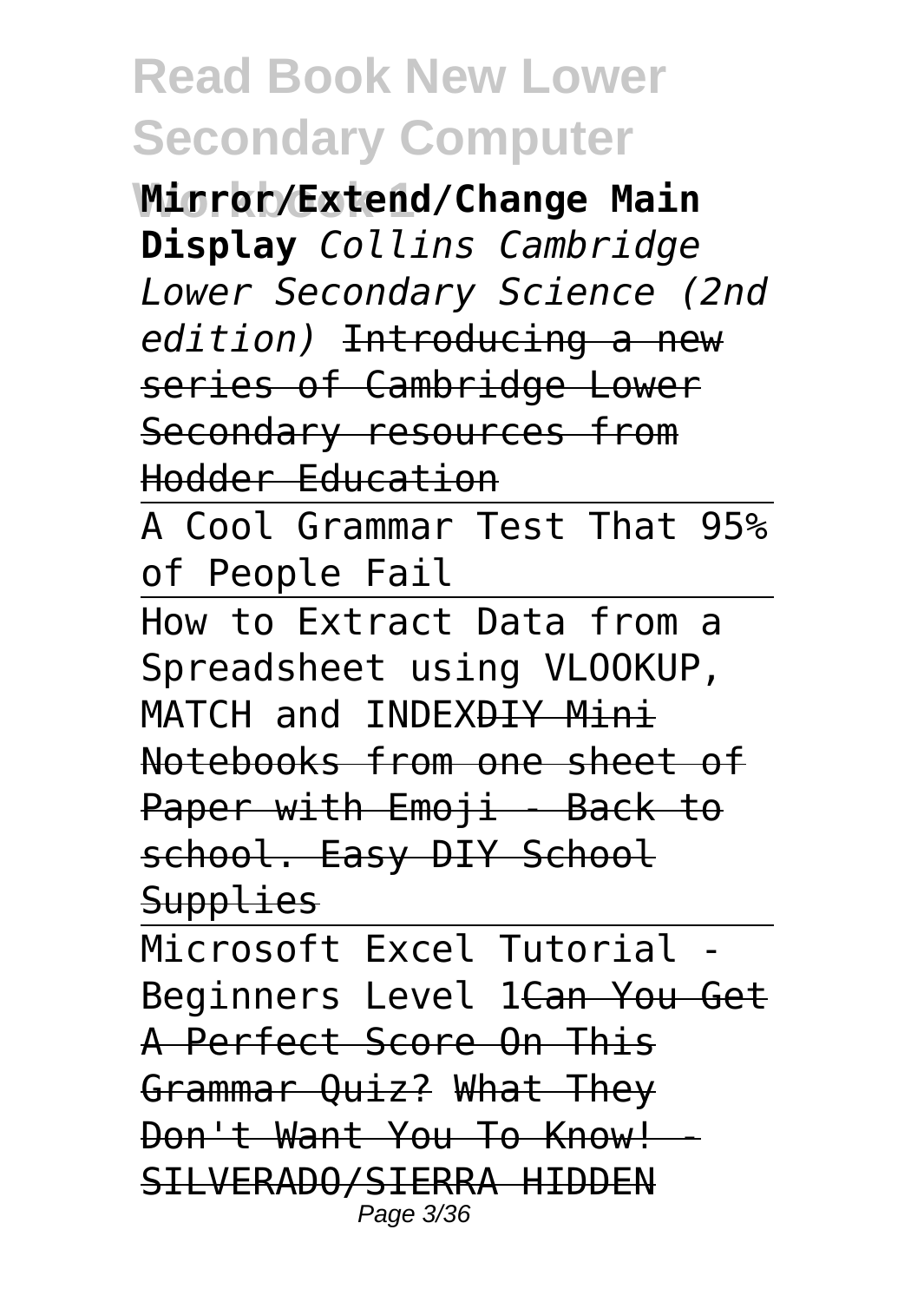**Workbook 1** FEATURES! **Unboxing Apple's \"New\" MacBook Pro 13** *Excel Magic Trick 526: Grading Pass / Fail or Letter Grade Formula IF, AND, VLOOKUP functions* **Books for Learning Mathematics**

Books for Learning Physics Top 10 Most Important Excel Formulas - Made Easy! *MS Excel, the \"IF\" Function, \u0026 Letter Grades* 9th computer old and new book comparison

[1-20] 1000 English Grammar Test Practice QuestionsBest Laptops for Students.. and anyone on a budget Creating a Boxplot in Excel 2016 MS Excel - Pie, Bar, Column \u0026 Line Chart *15 Touch Bar Tips and Tricks for* Page 4/36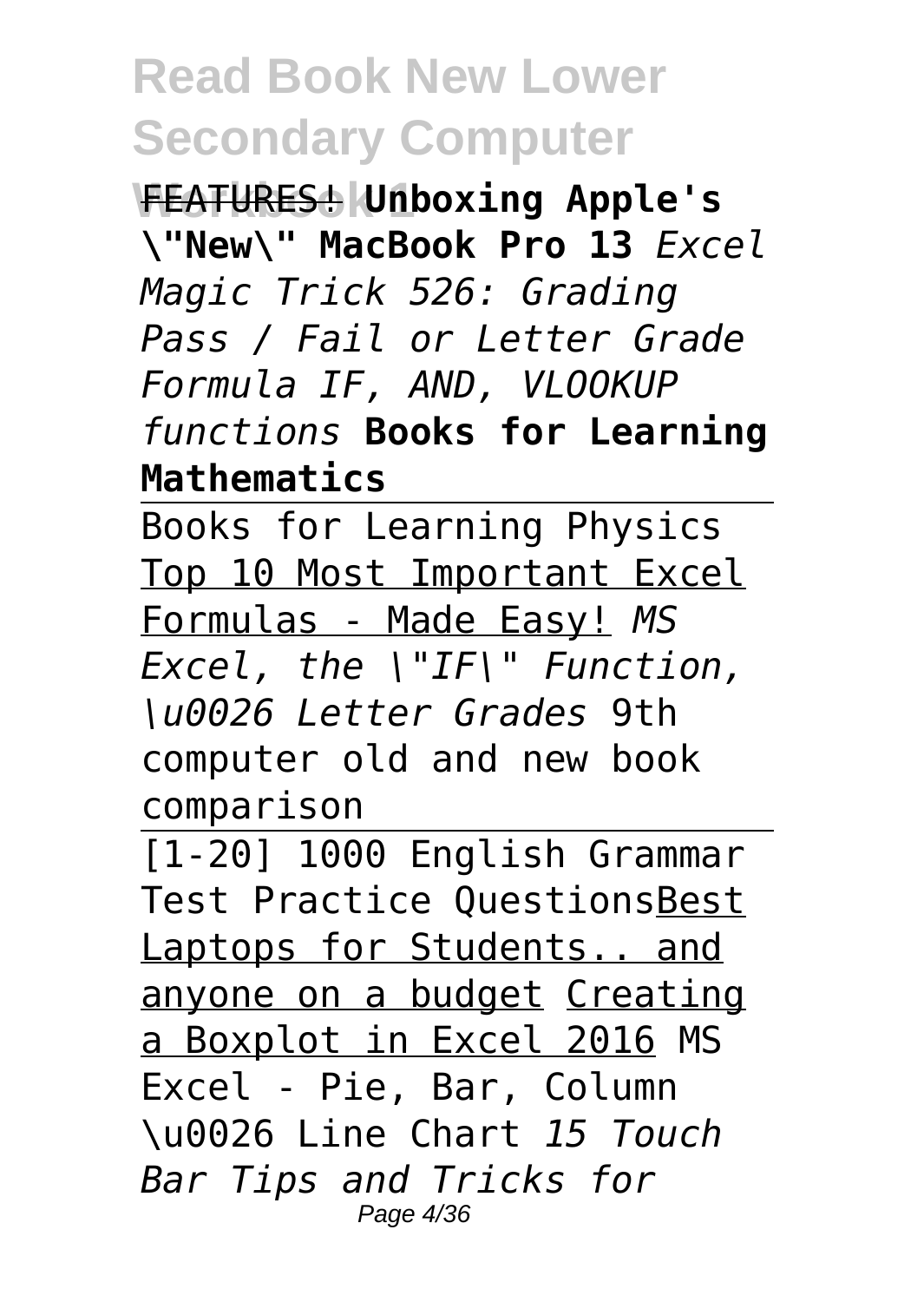**Workbook 1** *MacBook Pro English Listening and Conversation - Pre-Intermediate Level* **New Lower Secondary Computer Workbook**

Microsoft is settling into a regular cadence with its Windows 11 builds, with a new one arriving about once a week. Today, Microsoft released its Insider Preview Build 22000.71 to testers that are ...

**Windows 11 Insider Preview Build 22000.71 Now Available To Download For Enthusiasts** New Delhi, June 29 (IANS) The Union education ministry has said that a total of 26.45 crore students have been enrolled in pre-primary Page 5/36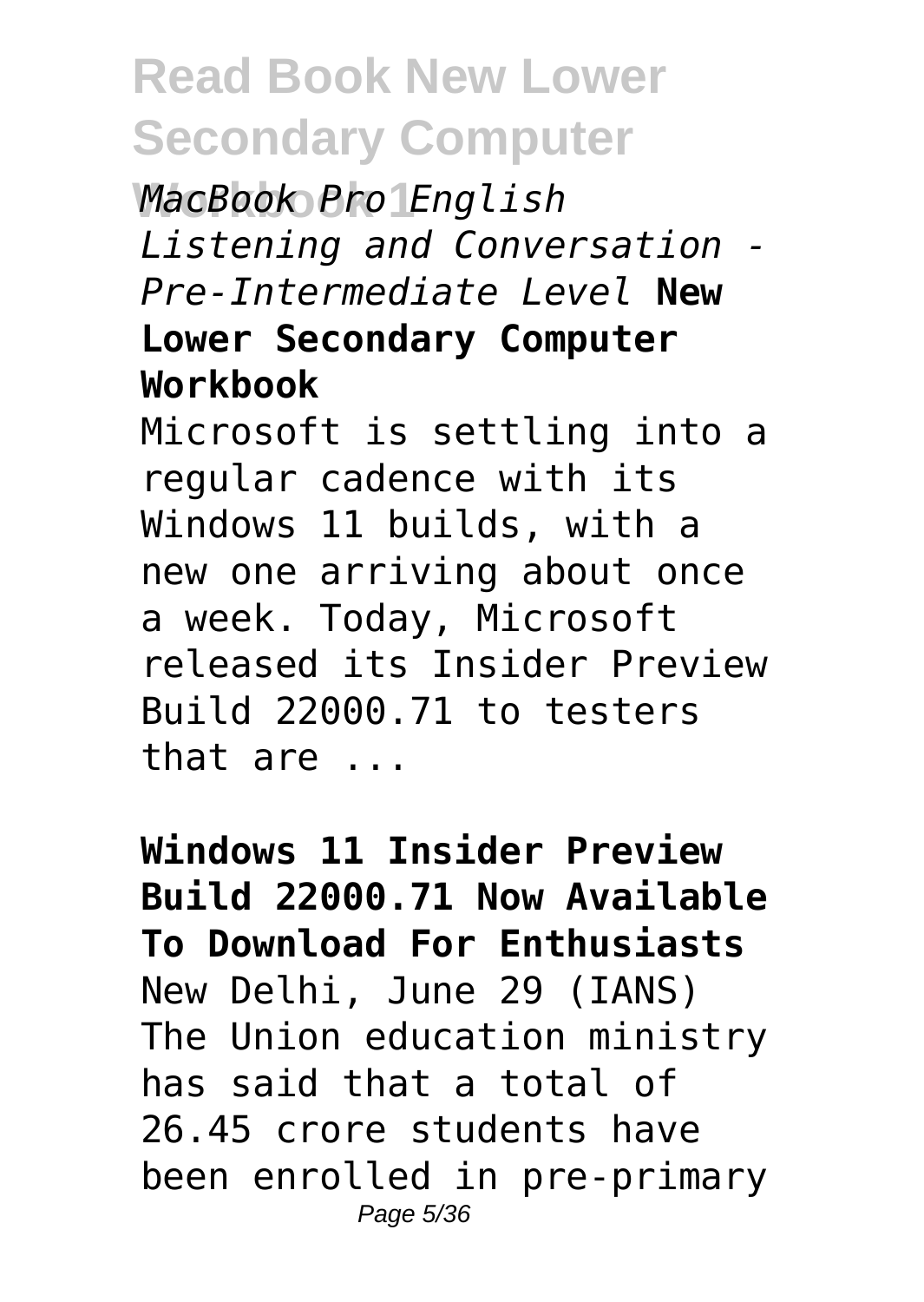**Vand rhigher secondary** education in 2019-20, which is 42.3 lakh ...

#### **Schools get 26.45 cr enrolment, 42.3L more than 2018-19**

The existing liability system in the United States and other countries can't handle the risks relation to AI. That's a problem because it will slow AI innovation and adoption. The answer is to revamp ...

**To Spur Growth in AI, We Need a New Approach to Legal Liability** In Part 2 of the FreightWaves Classics article on the history of Page 6/36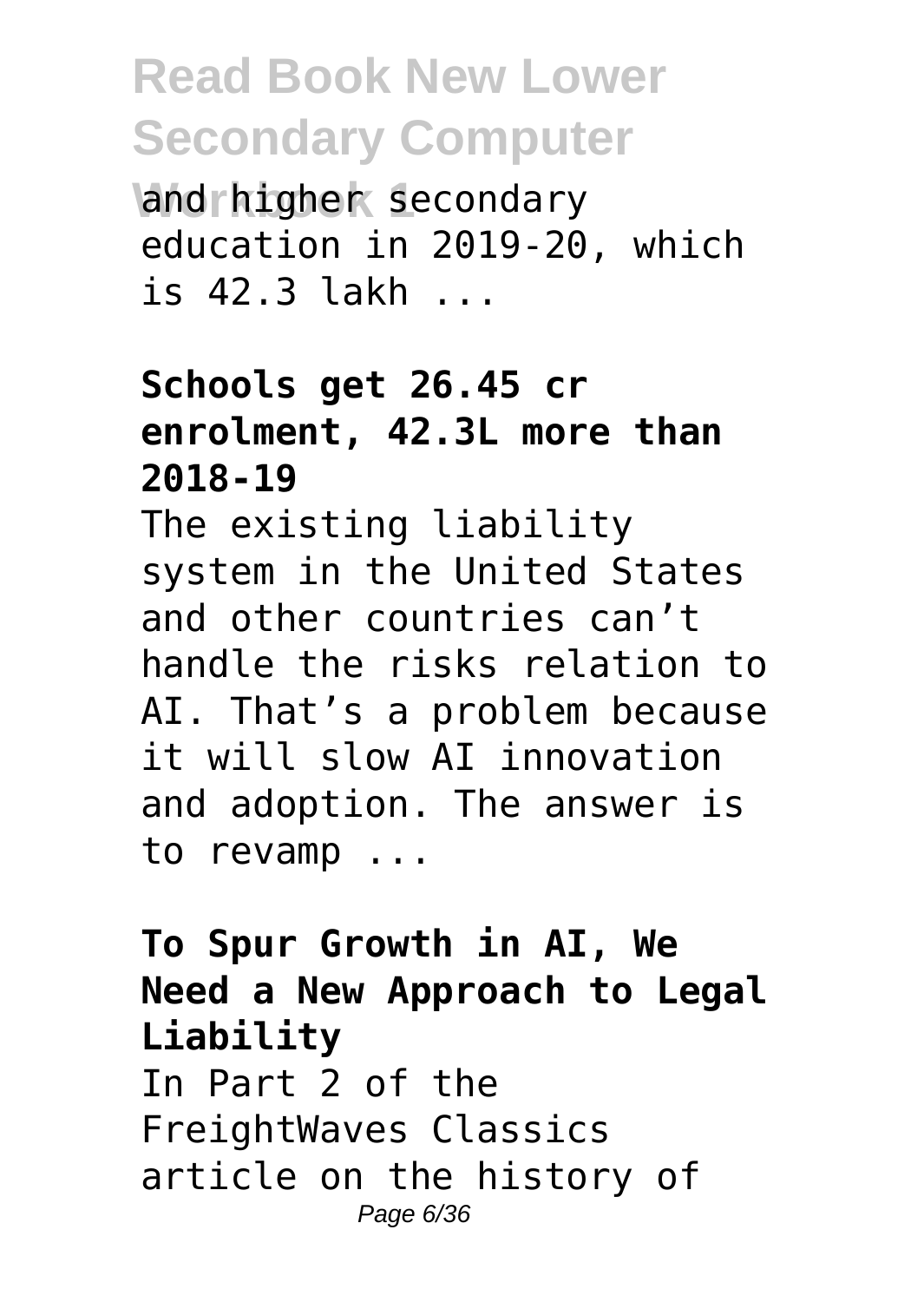**Wain cargo, post-World War II** to now is covered.

**FreightWaves Classics: Aviation begins; air cargo follows quickly (Part 2)** The Galaxy Tab S7 FE expands Samsung's tablet portfolio to a new lower price point with an offering that really doesn't feel cheap. Essentials such as the battery life, display, audio and design are ...

#### **Samsung Galaxy Tab S7 FE review**

Salt Lake Community College (SLCC) is always forwardthinking in the community, and now they're expanding to accommodate growth in the Page 7/36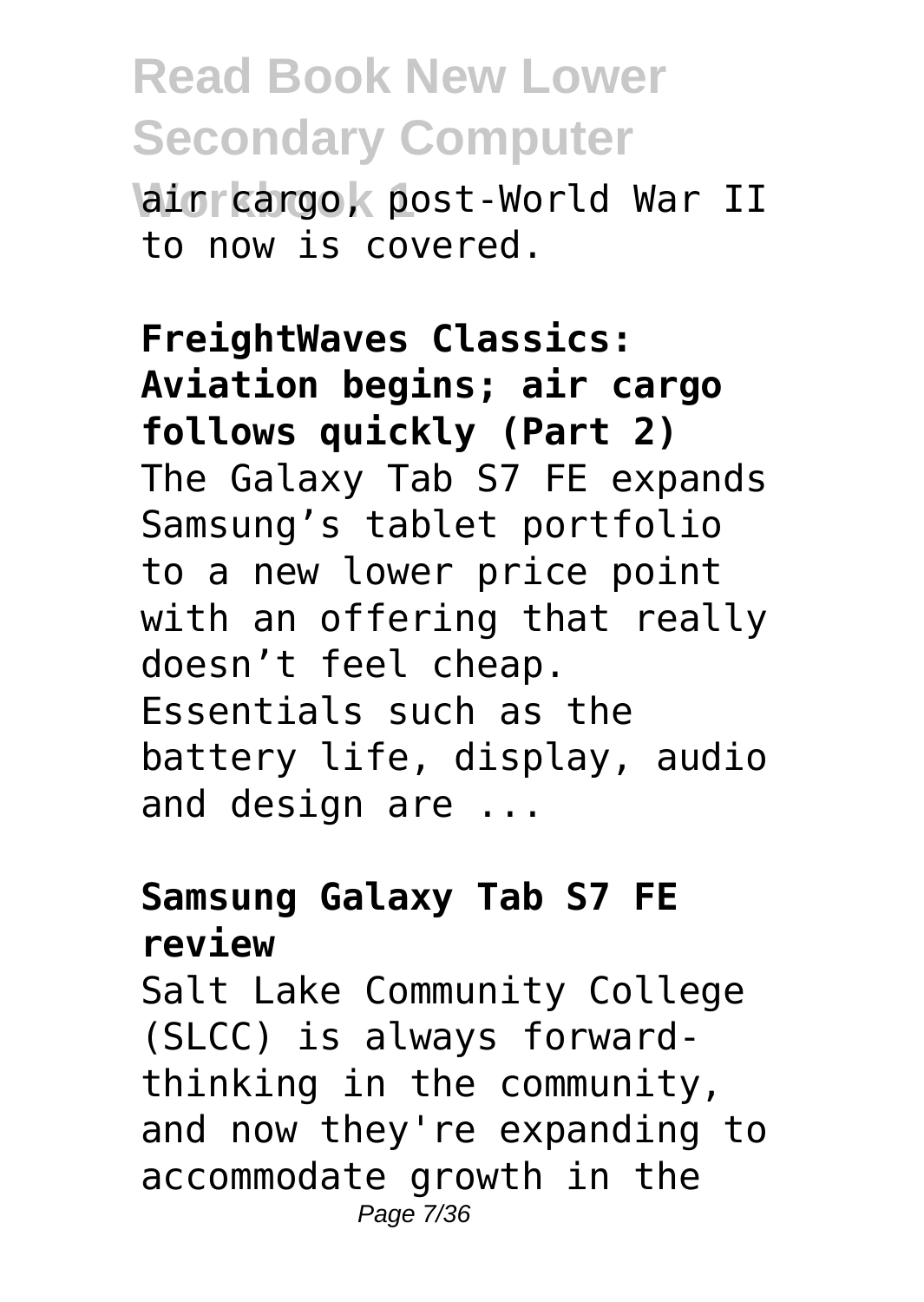**Wouth end of the valley.** Jason Pickavance joined us to tell us ...

**SLCC is expanding to accommodate growth in the south end of the valley** After a school term filled with anxiety and vitriol, researchers assess the spread of coronavirus and the prospects for a return to normal.

#### **COVID and schools: the evidence for reopening safely**

The Foundation' Together, with the Foundation's other grantmaking programs, NCCF will invest more than \$2 million in the community Page 8/36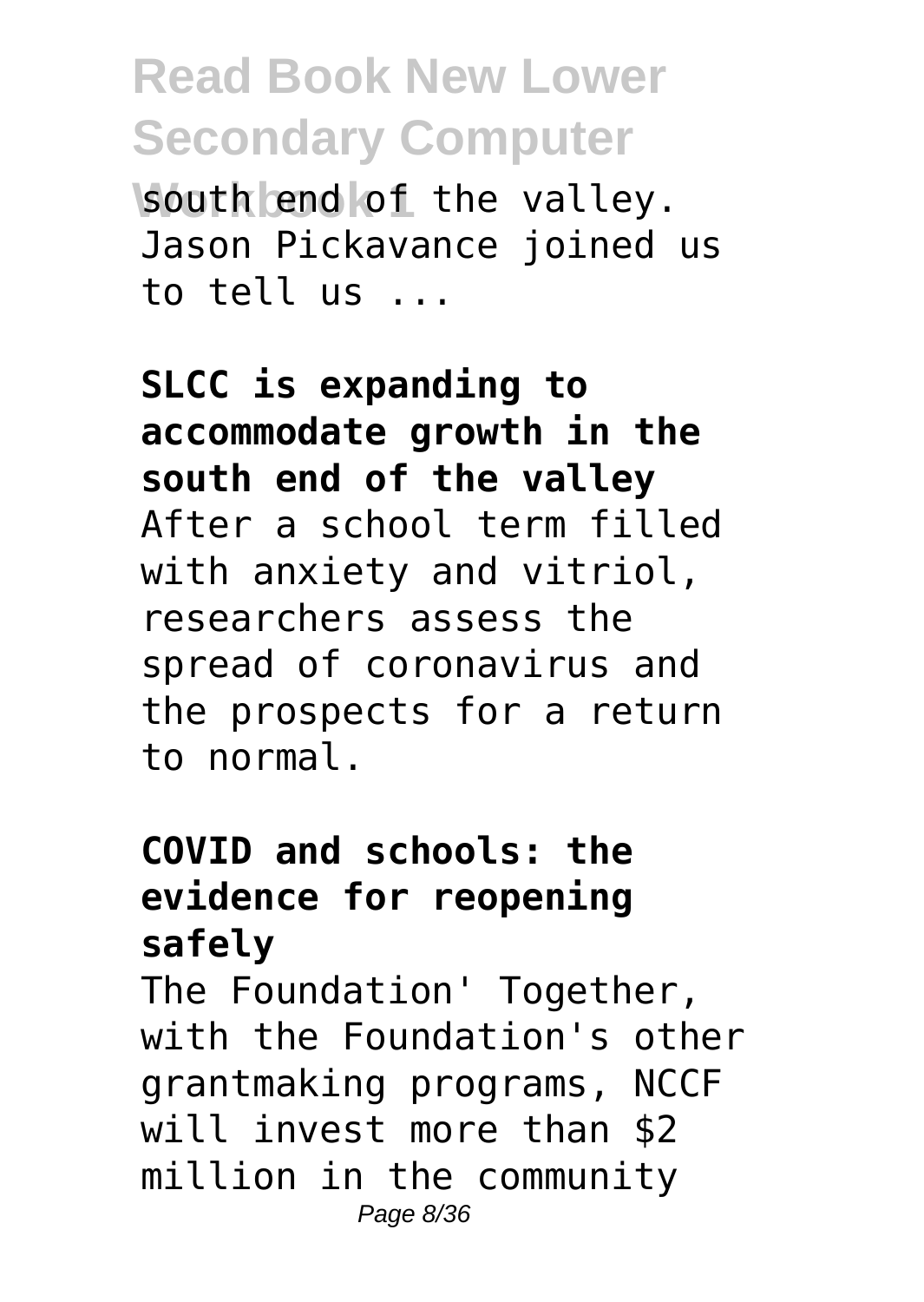**Whis kyeank Every year,** NCCF's grantmaking goal is to provide ...

#### **NC Community Foundation Awards Nearly \$550,000 In Grants**

Photographer Lynn Goldsmith says recent Supreme Court ruling on Google supports previous decision that went against the Pop artist's foundation ...

**What counts as 'fair use'? Debate over Warhol's appropriation of Prince photograph rumbles on** Then she started getting the food items regularly. Hema Kumari, a Class X student from village Shahpur, joined Page 9/36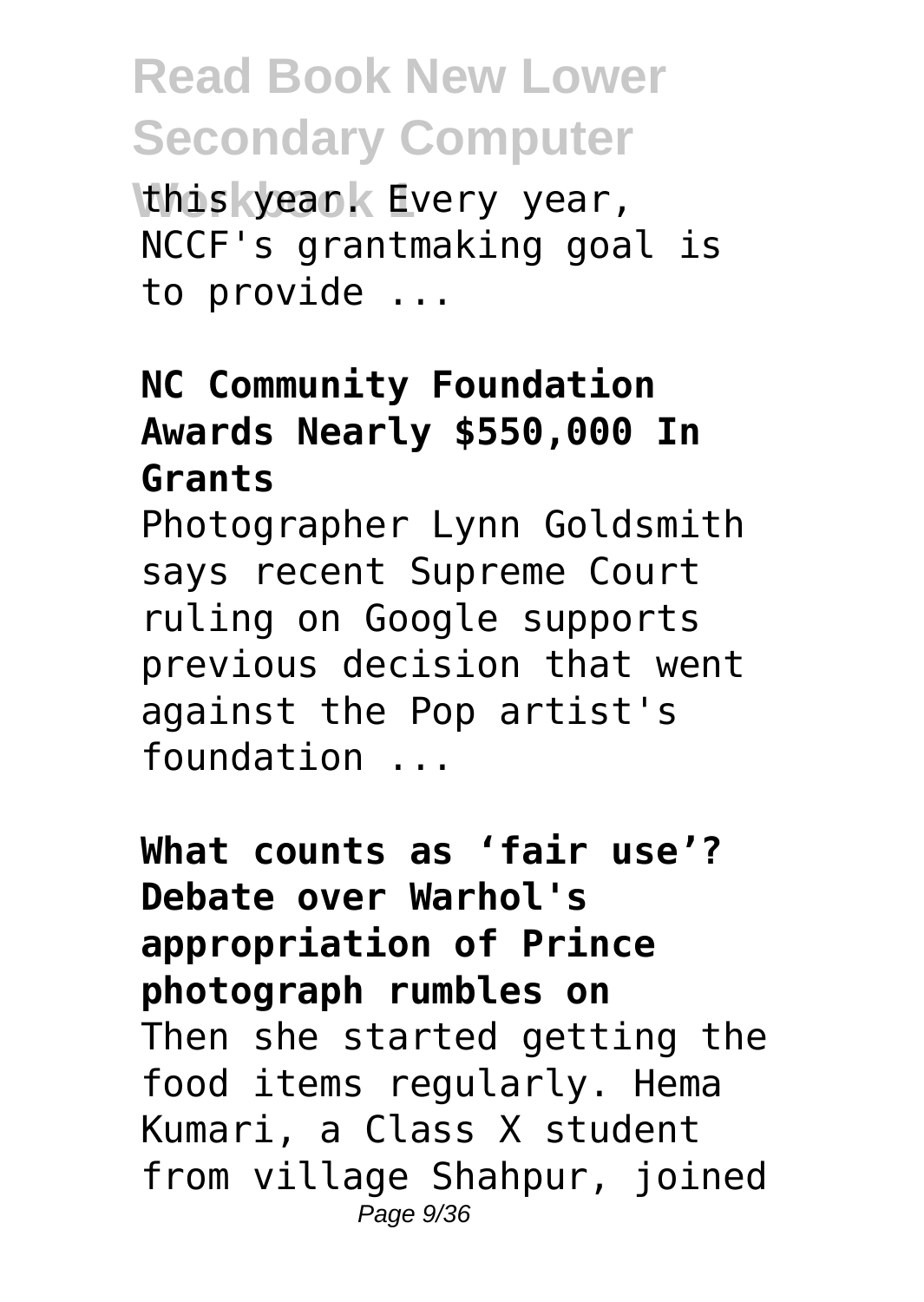**When friends land instructors,** to find a space for the girls' classes being set up by ...

#### **More girl students drop out as pandemic sharpens digital gender divide**

At the nursery level, the project will support teacher training to improve pedagogy and delivery of a new curriculum. The training will ... At the primary level, the financing will equip schools with ...

**New Grant Approved for Guyana's Education Sector** The Hubble Space Telescope has captured a dazzling view of a distant star cluster, Page 10/36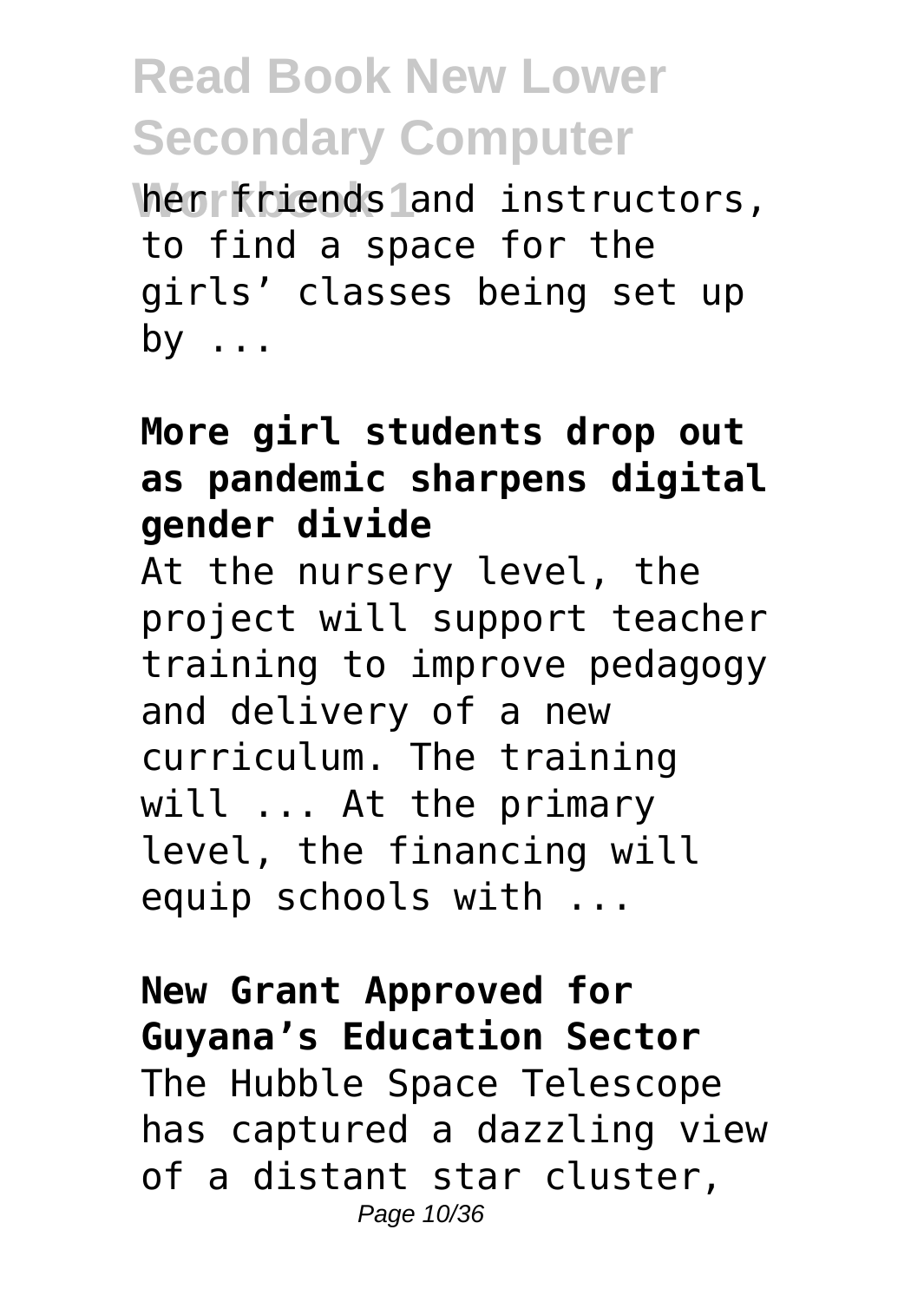**Workfilled with stars that** sparkle in red, white and blue, unveiled just in time U.S. holiday. The photo, which NASA

#### **Hubble telescope spots red, white and blue stars in sparkly cluster**

Many former senior winning championship clubs are no longer in existence, while others are in lower grades. I have maintained that New York ... not be regarded as a secondary support system ...

**New York GAA's management and teams are moving with the times** Orlando Health says it's Page 11/36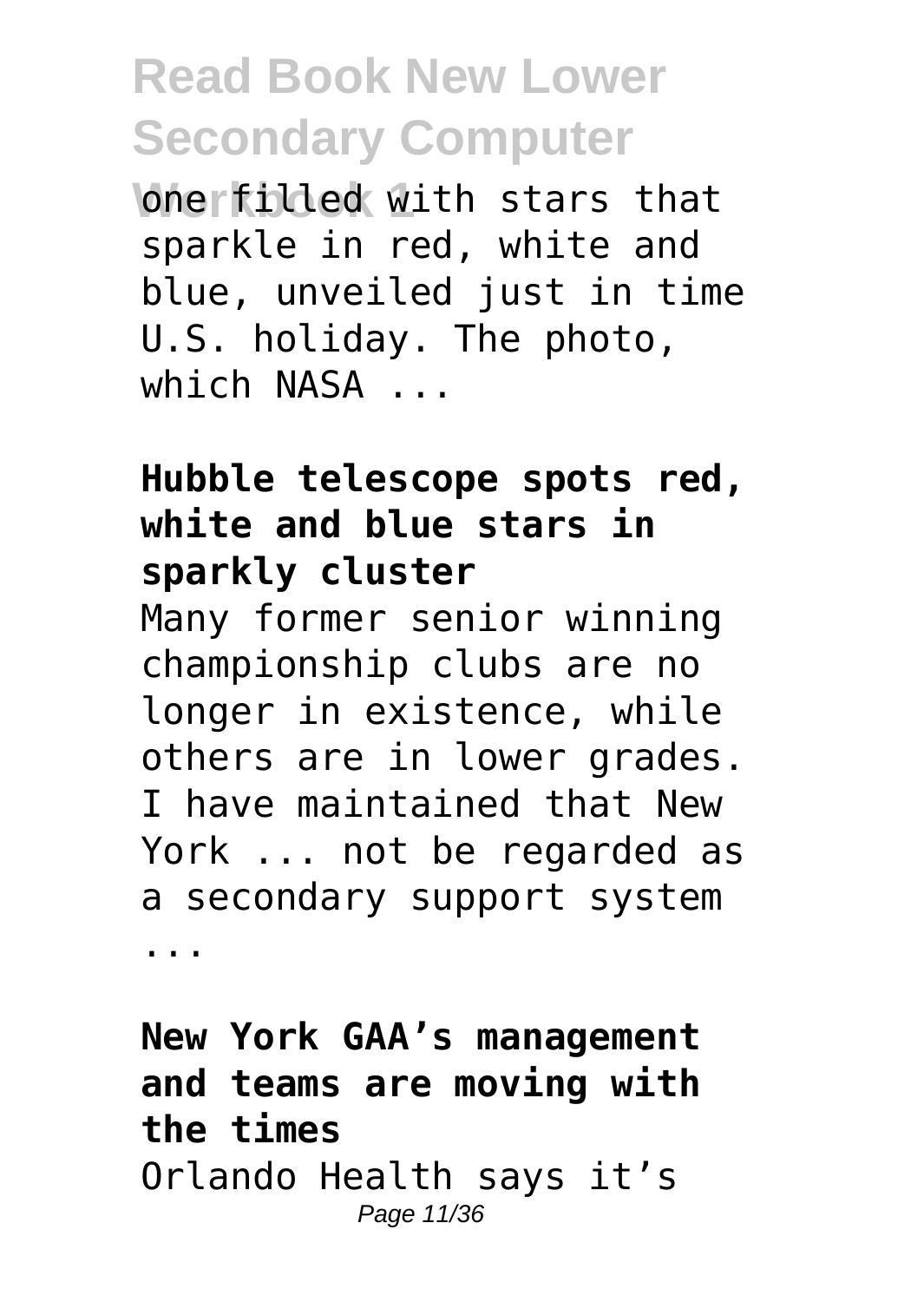hired more nurses, replaced equipment and reduced infections at St. Petersburg's flagship hospital.

**Bayfront Health St. Petersburg's owner touts hospital turnaround** Amid rising unemployment, live-streaming is a tempting source of income that is open to all thanks to platforms like TikTok and Facebook. But the more people stream, the harder it is to make a steady ...

**Southeast Asia's Facebook stars, YouTubers and TikTok live-streamers cash in as Covid-19 sends demand for** Page 12/36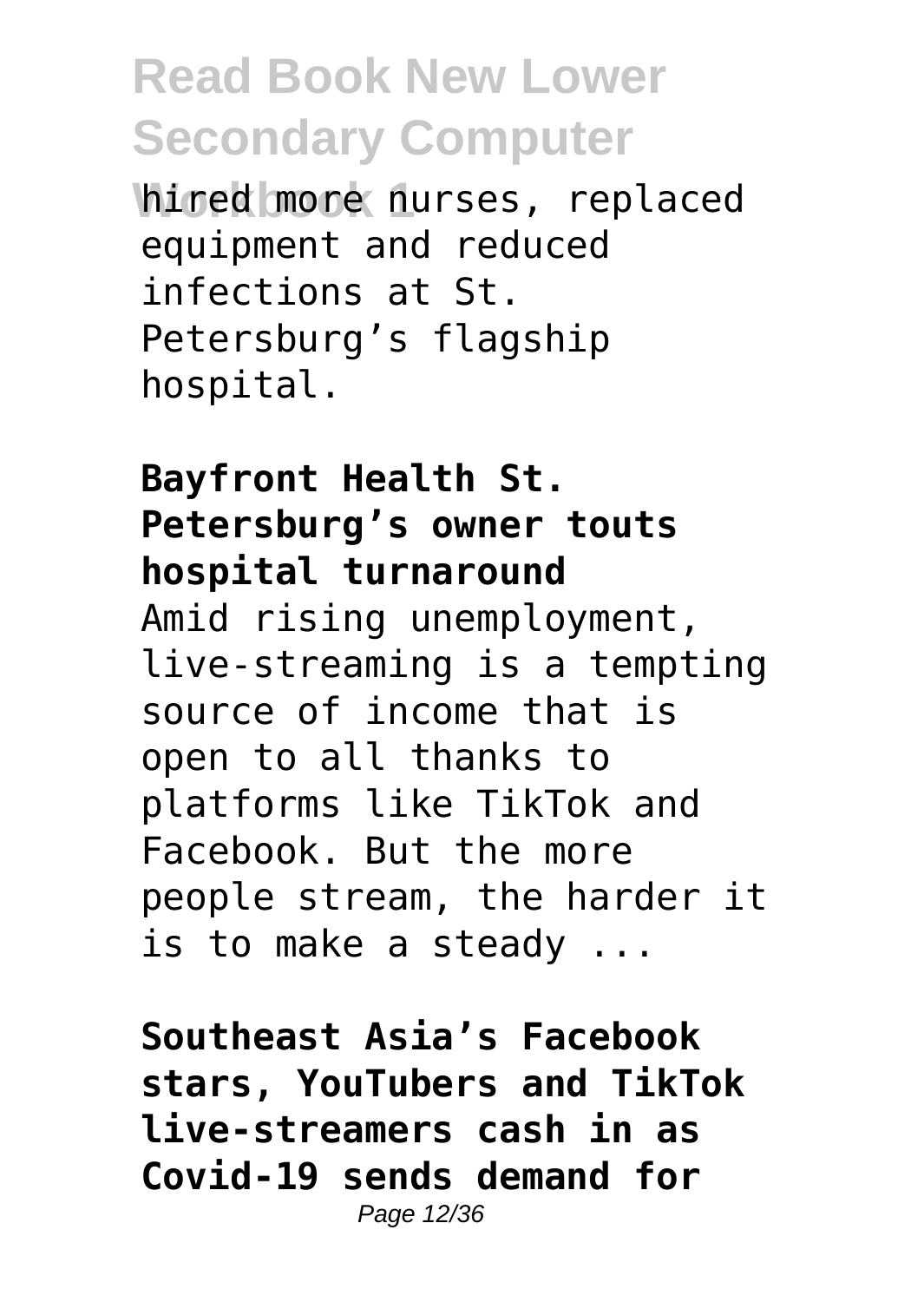**Workbook 1 indoor entertainment rocketing** New York, May 31, 2021 (GLOBE NEWSWIRE) -- Reportlinker.com announces the release of the report "Middle East & Africa AI in Computer Vision Market Forecast to 2027 - COVID-19 Impact and Regional ...

**Middle East & Africa AI in Computer Vision Market Forecast to 2027 - COVID-19 Impact and Regional Analysis By Component and End-User** NEW DELHI: The Union education ministry has said that a total of 26.45 crore students have been enrolled in pre-primary and higher secondary education in Page 13/36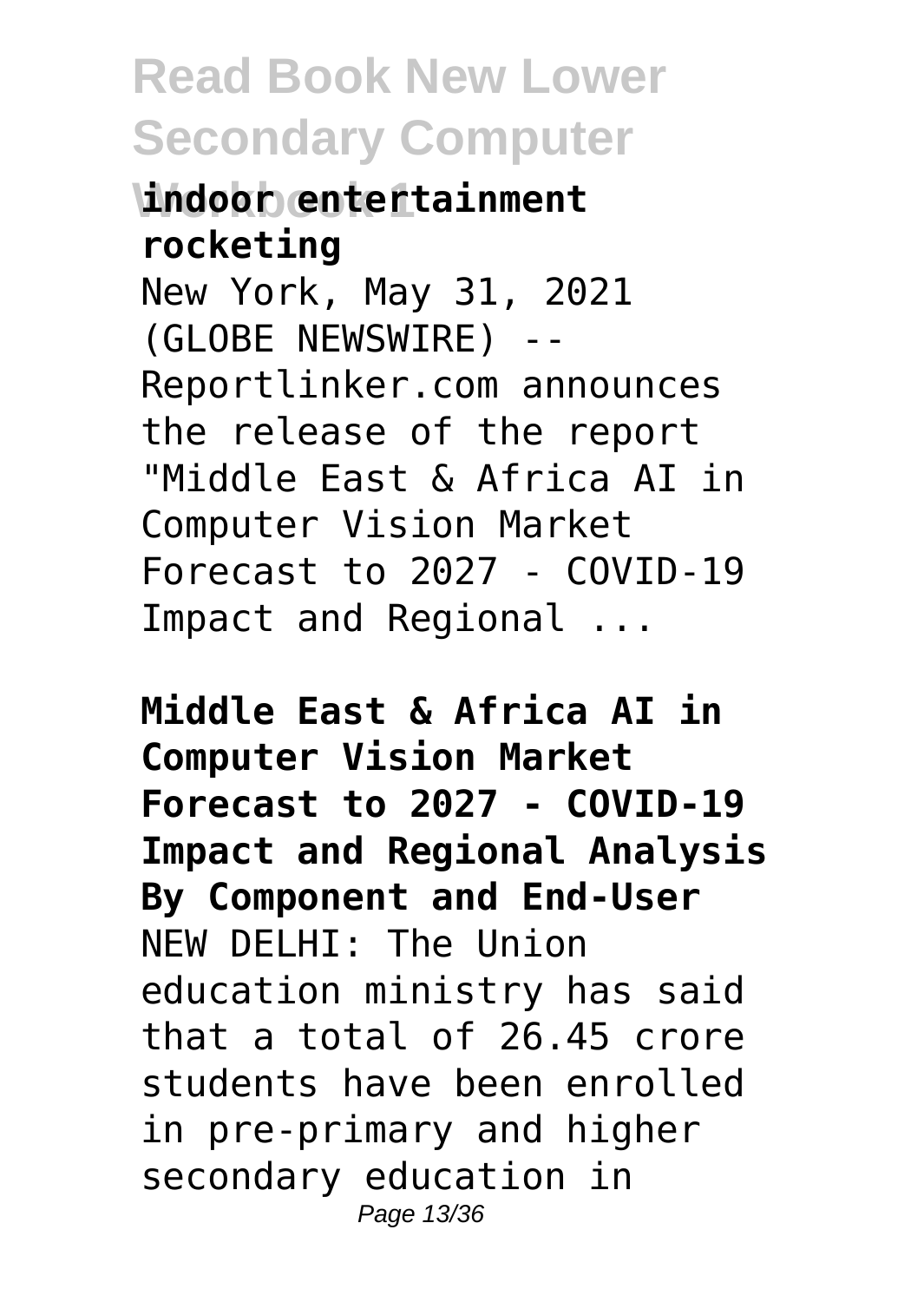**Workbook 1** 2019-20, which is 42.3 lakh more than 2018-19.

#### **Schools get 26.45 cr enrolment, 42.3L more than 2018-19**

New Delhi, June 29 : The Union education ministry has said that a total of 26.45 crore students have been enrolled in pre-primary and higher secondary ... computer, internet, health, have also been ...

#### **Schools get 26.45 cr enrolment, 42.3L more than 2018-19**

The new system has brought ... facilities in schools like electricity, computer, internet, health, have also Page 14/36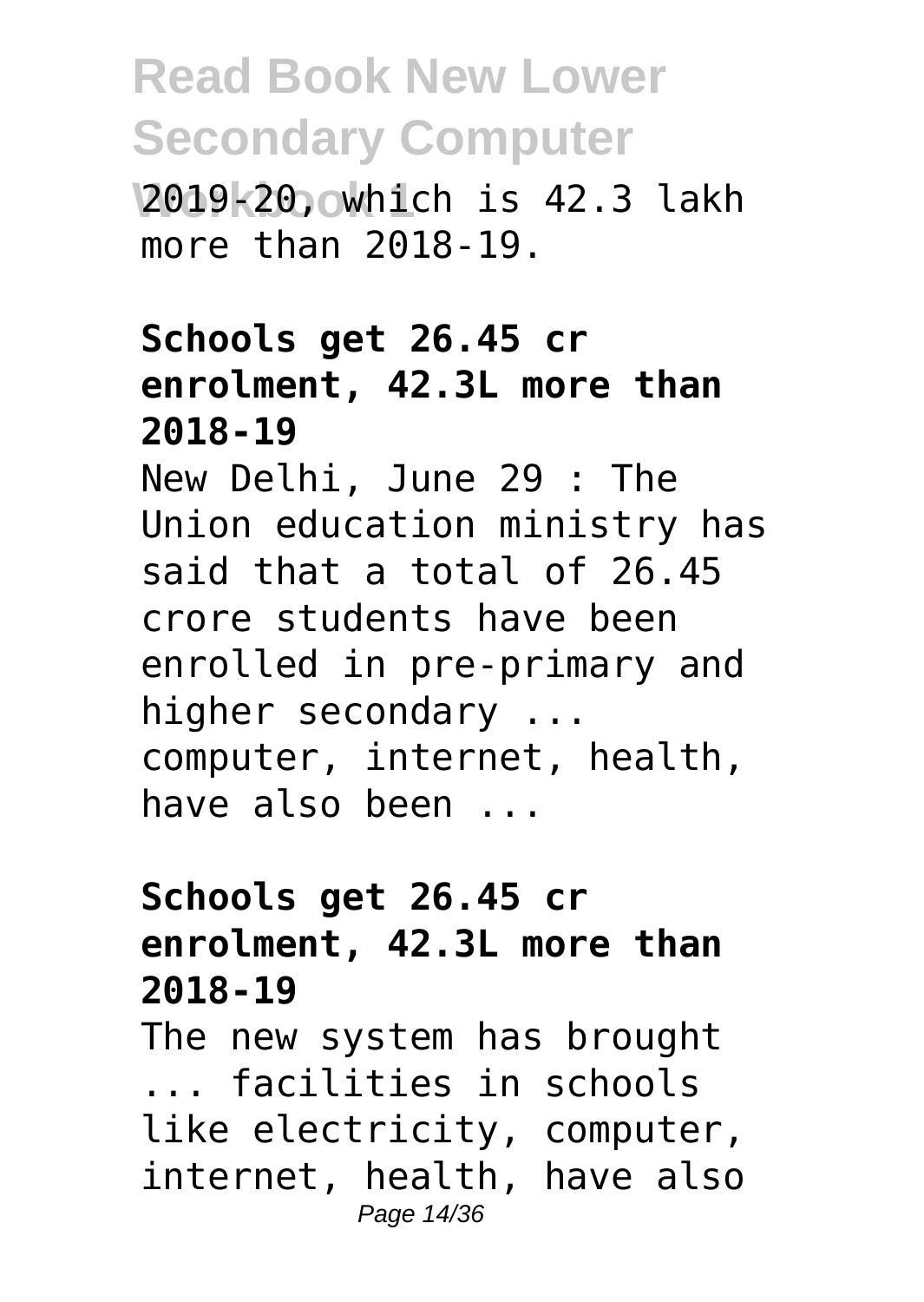been *k* recorded. Apart from this, Financial Literacy Workbook for Class 6 students ...

Deliver an exciting computing course for ages 11-14, providing full coverage of Digital Literacy, Computer Science and Information and Communications Technology objectives. The course covers the requirements of the national curriculum for England and is mapped to the Level 2 CSTA K-12 Computer Science Standards and the Cambridge Assessment International Education Page 15/36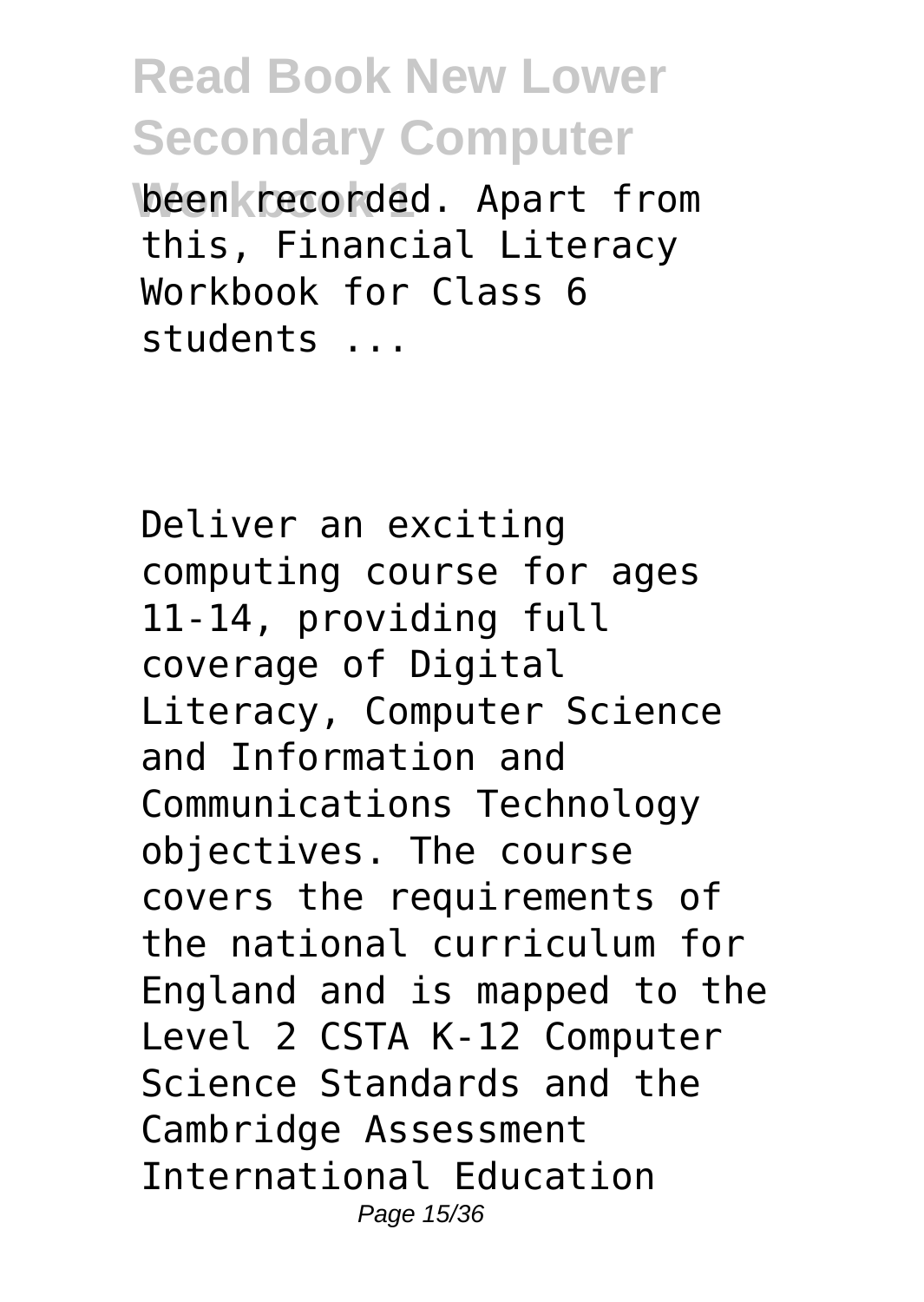*Digital Literacy Framework* for Stages 7-9. - Ensure progression, with a clear pathway of skill steps building on previous experience and knowledge. - Recap and activate students' prior knowledge and skills with Do you remember? panels. - Demonstrate and practise new concepts and skills with Learn and Practice activities. - Broaden knowledge and understanding with Go further activities that apply skills and concepts in different contexts. - Introduce more challenging skills and activities with Challenge yourself! tasks. - Allow students to Page 16/36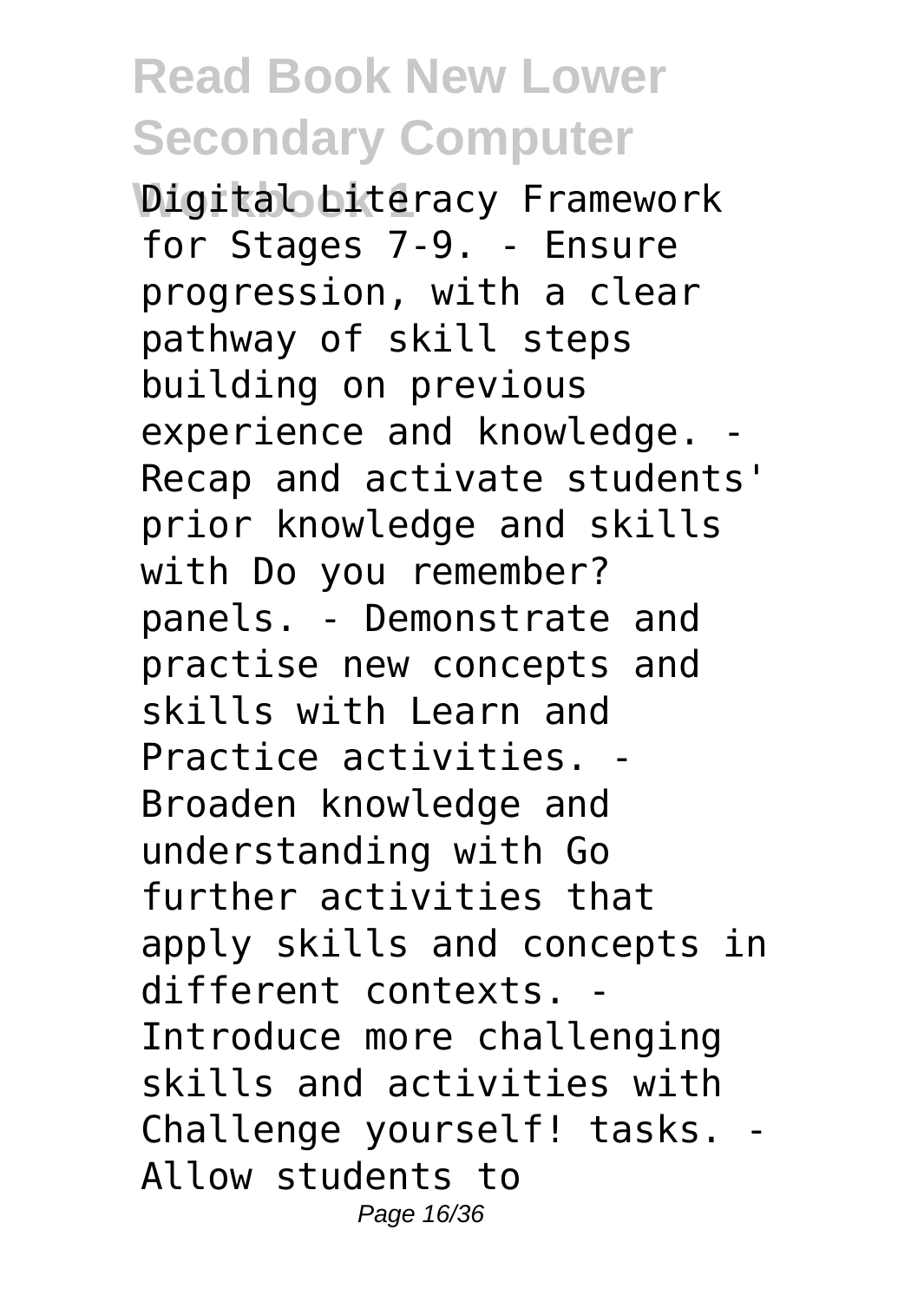**Workbook 1** demonstrate their knowledge and skills creatively with engaging end of unit projects. - Develop computational thinking with panels throughout the activities. - Provide clear guidance on e-safety with a strong focus throughout. - Clear progression for students going on to study IGCSE Computer Science and IGCSE Information Technology. Available in the series: Stage 7 Student's Book: 9781510481985 Stage 7 Student eTextbook 9781510483538 Stage 7 Online Teacher's Guide 9781510483484 Stage 8 Student's Book: 9781510481992 Stage 8 Page 17/36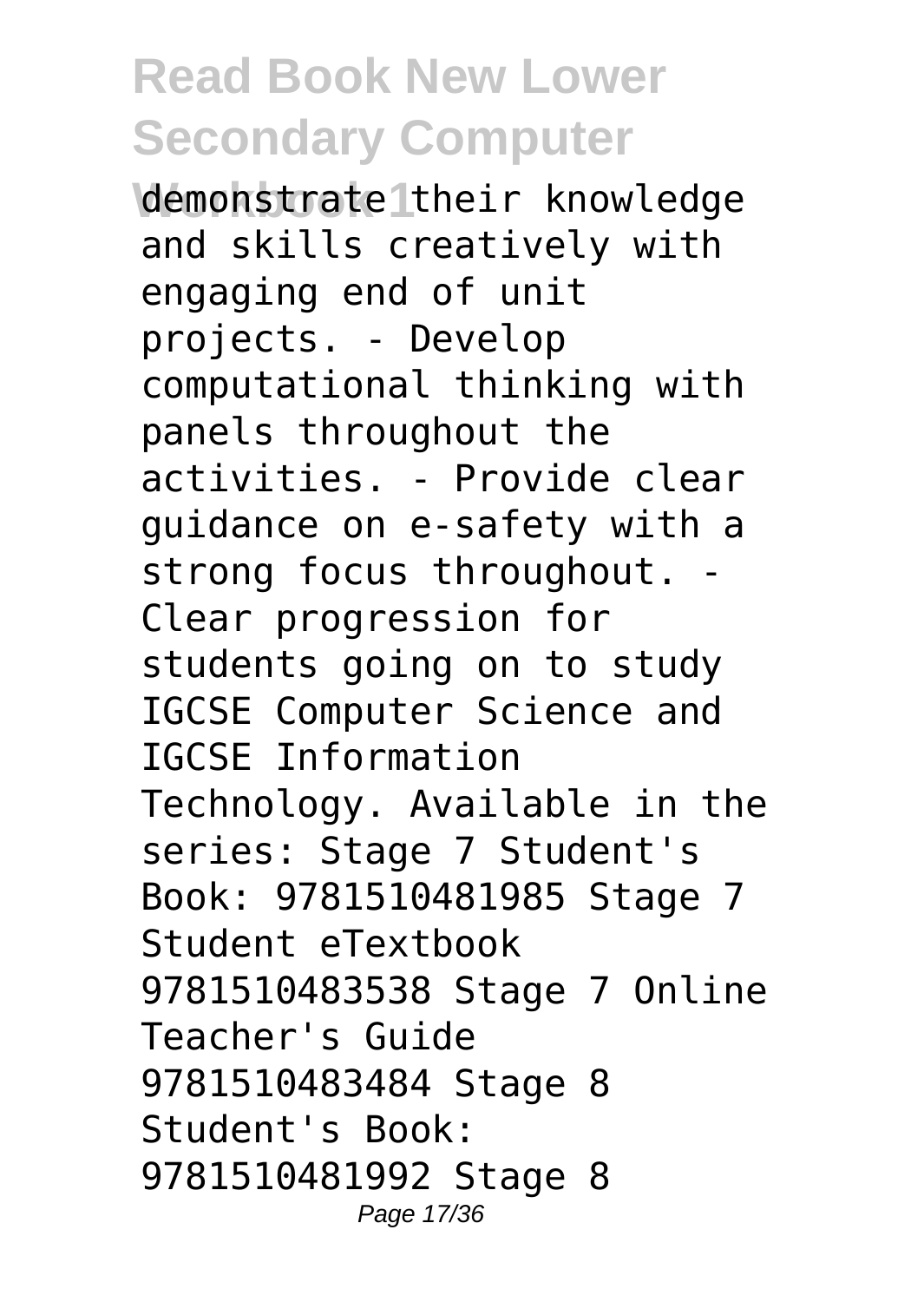**Student eTextbook** 9781510483569 Stage 8 Online Teacher's Guide 9781510483491 Stage 9 Student's Book: 9781510482005 Stage 9 Student eTextbook 9781510483606 Stage 9 Online Teacher's Guide 9781510483507

Deliver an exciting computing course for ages 11-14, providing full coverage of Digital Literacy, Computer Science and Information and Communications Technology objectives. The course covers the requirements of the national curriculum for England and is mapped to the Page 18/36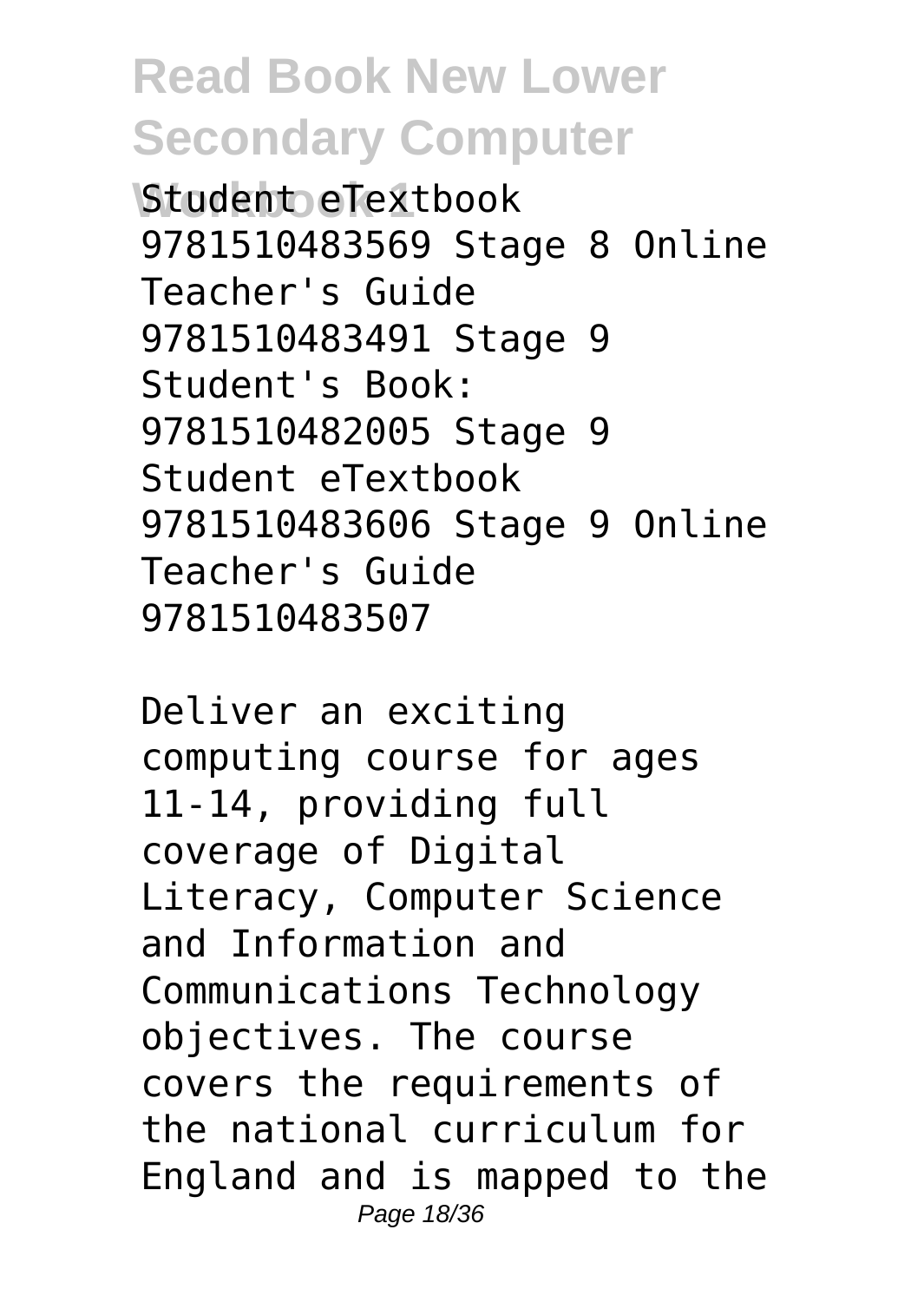**Wevel 2 CSTA K-12 Computer** Science Standards and the Cambridge Assessment International Education Digital Literacy Framework for Stages 7-9. - Ensure progression, with a clear pathway of skill steps building on previous experience and knowledge. Recap and activate students' prior knowledge and skills with Do you remember? panels. - Demonstrate and practice new concepts and skills with Learn and Practice activities. - Broaden knowledge and understanding with Go further activities that apply skills and concepts in different contexts. - Page 19/36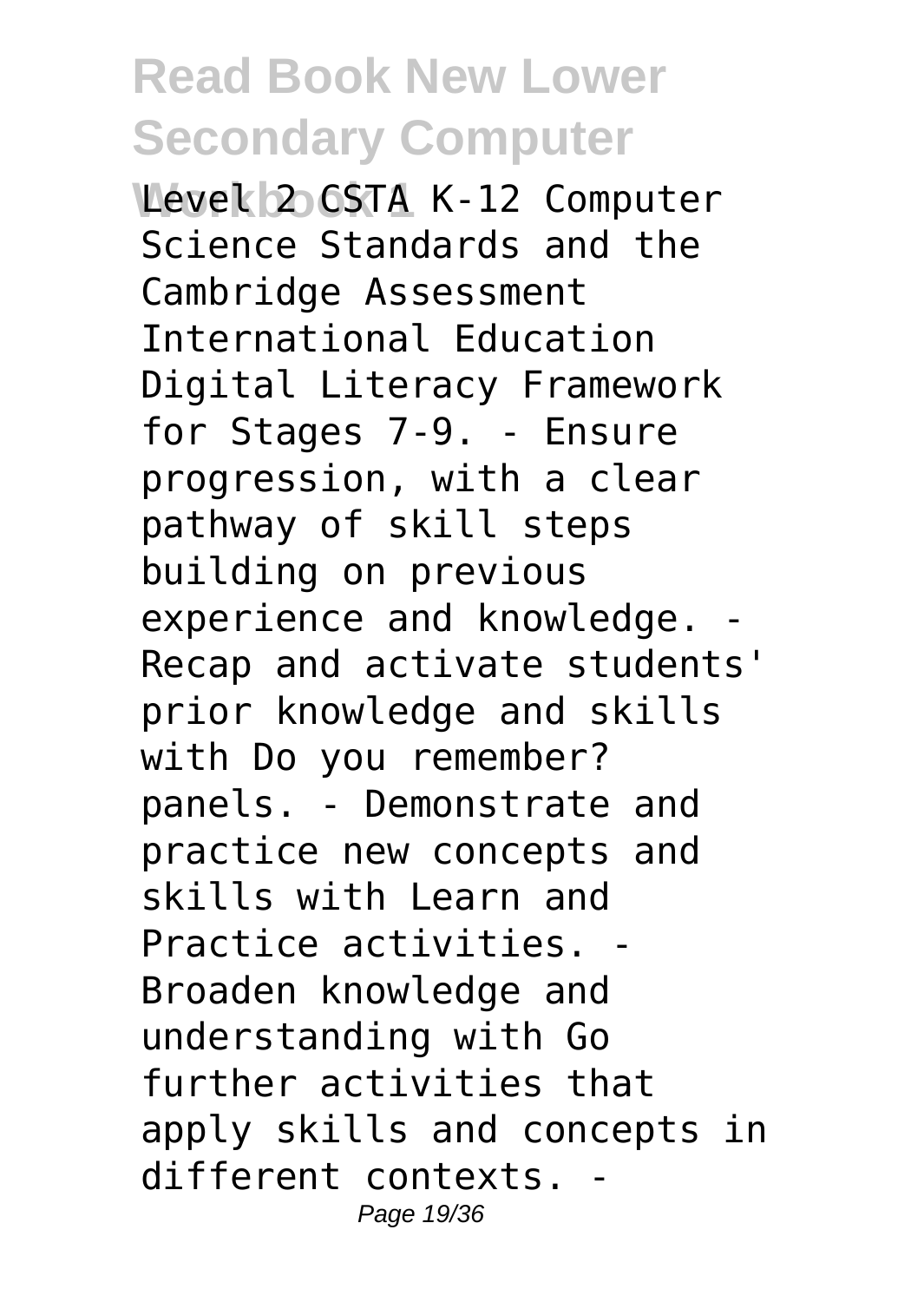*<u>Introduce</u>* more challenging skills and activities with Challenge yourself! tasks. - Allow students to demonstrate their knowledge and skills creatively with engaging end of unit projects. - Develop computational thinking with panels throughout the activities. - Provide clear guidance on e-safety with a strong focus throughout. Clear progression for students going on to study IGCSE Computer Science and IGCSE Information Technology.

Deliver an exciting computing course for ages 11-14, providing full Page 20/36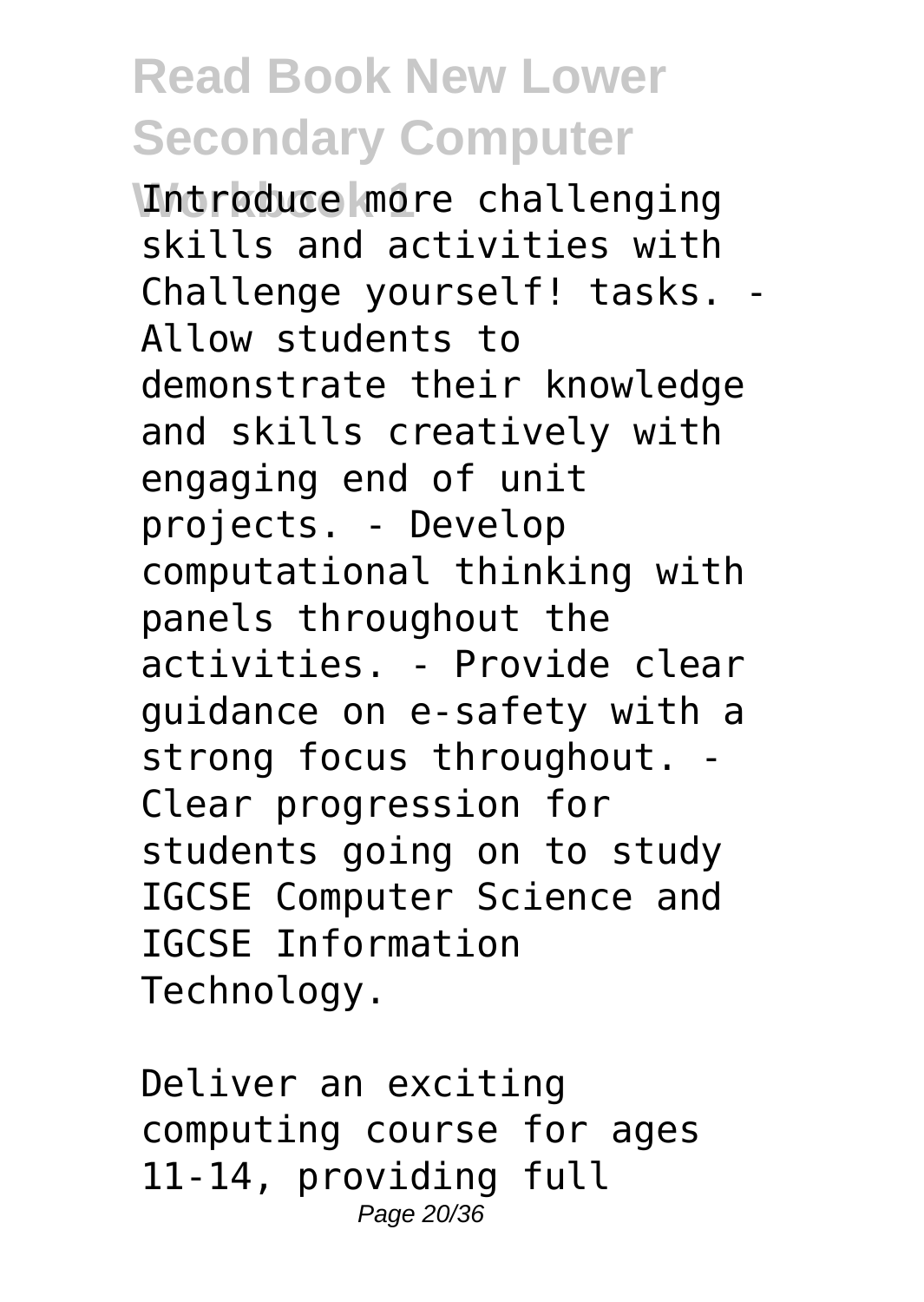**Coverage of Digital** Literacy, Computer Science and Information and Communications Technology objectives. The course covers the requirements of the national curriculum for England and is mapped to the Level 2 CSTA K-12 Computer Science Standards and the Cambridge Assessment International Education Digital Literacy Framework for Stages 7-9. - Ensure progression, with a clear pathway of skill steps building on previous experience and knowledge. Recap and activate students' prior knowledge and skills with Do you remember? panels. - Demonstrate and Page 21/36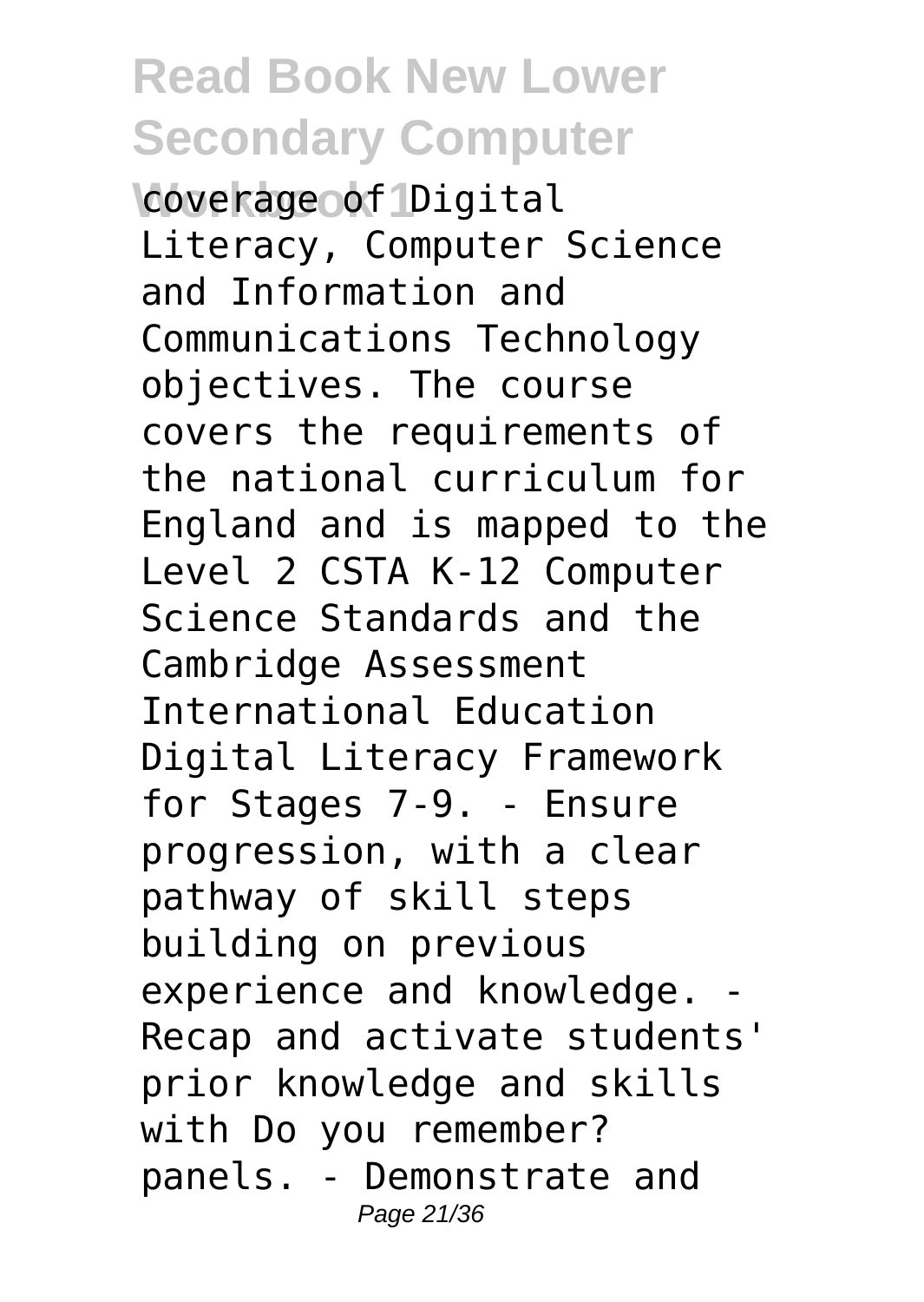**Practise new concepts and** skills with Learn and Practice activities. - Broaden knowledge and understanding with Go further activities that apply skills and concepts in different contexts. - Introduce more challenging skills and activities with Challenge yourself! tasks. - Allow students to demonstrate their knowledge and skills creatively with engaging end of unit projects. - Develop computational thinking with panels throughout the activities. - Provide clear guidance on e-safety with a strong focus throughout. Clear progression for Page 22/36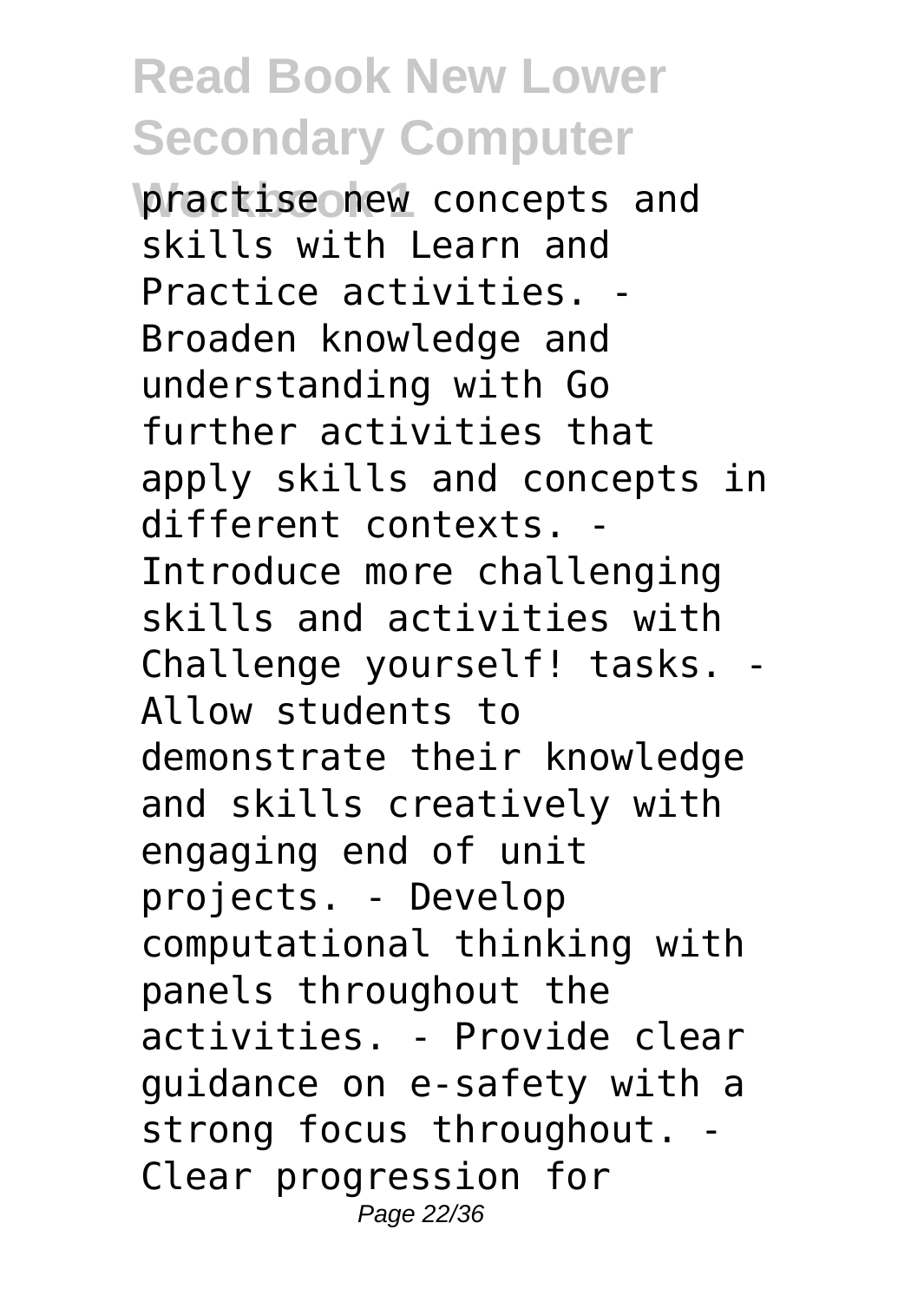**Students going on to study** IGCSE Computer Science and IGCSE Information Technology. Available in the series: Stage 7 Student's Book: 9781510481985 Stage 7 Student eTextbook 9781510483538 Stage 7 Online Teacher's Guide 9781510483484 Stage 8 Student's Book: 9781510481992 Stage 8 Student eTextbook 9781510483569 Stage 8 Online Teacher's Guide 9781510483491 Stage 9 Student's Book: 9781510482005 Stage 9 Student eTextbook 9781510483606 Stage 9 Online Teacher's Guide 9781510483507 Page 23/36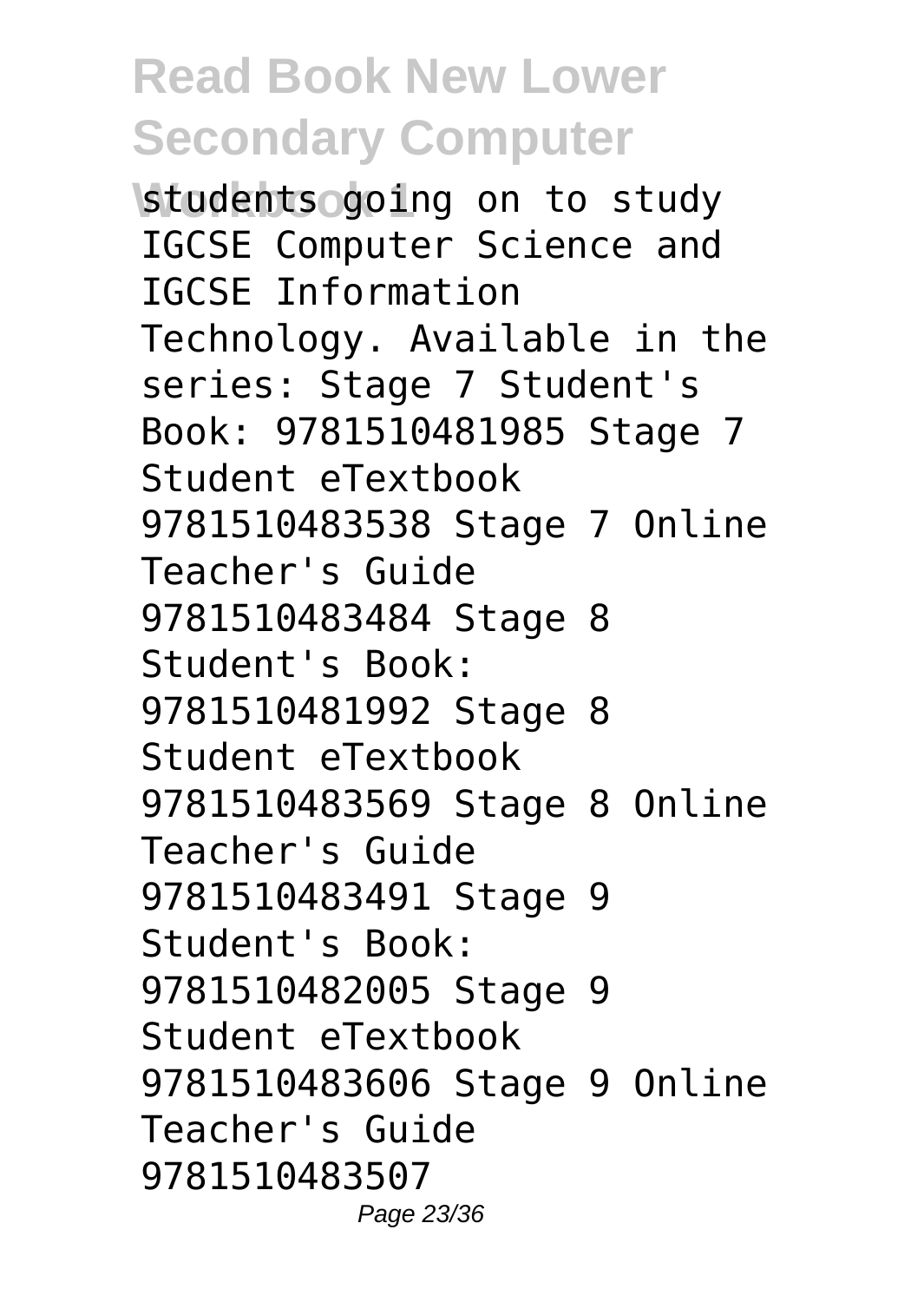**Read Book New Lower Secondary Computer Workbook 1** Deliver an exciting computing course for ages 11-14, providing full coverage of Digital Literacy, Computer Science and Information and Communications Technology objectives. The course covers the requirements of the national curriculum for England and is mapped to the Level 2 CSTA K-12 Computer Science Standards and the Cambridge Assessment International Education Digital Literacy Framework for Stages 7-9. - Ensure progression, with a clear pathway of skill steps building on previous experience and knowledge. - Page 24/36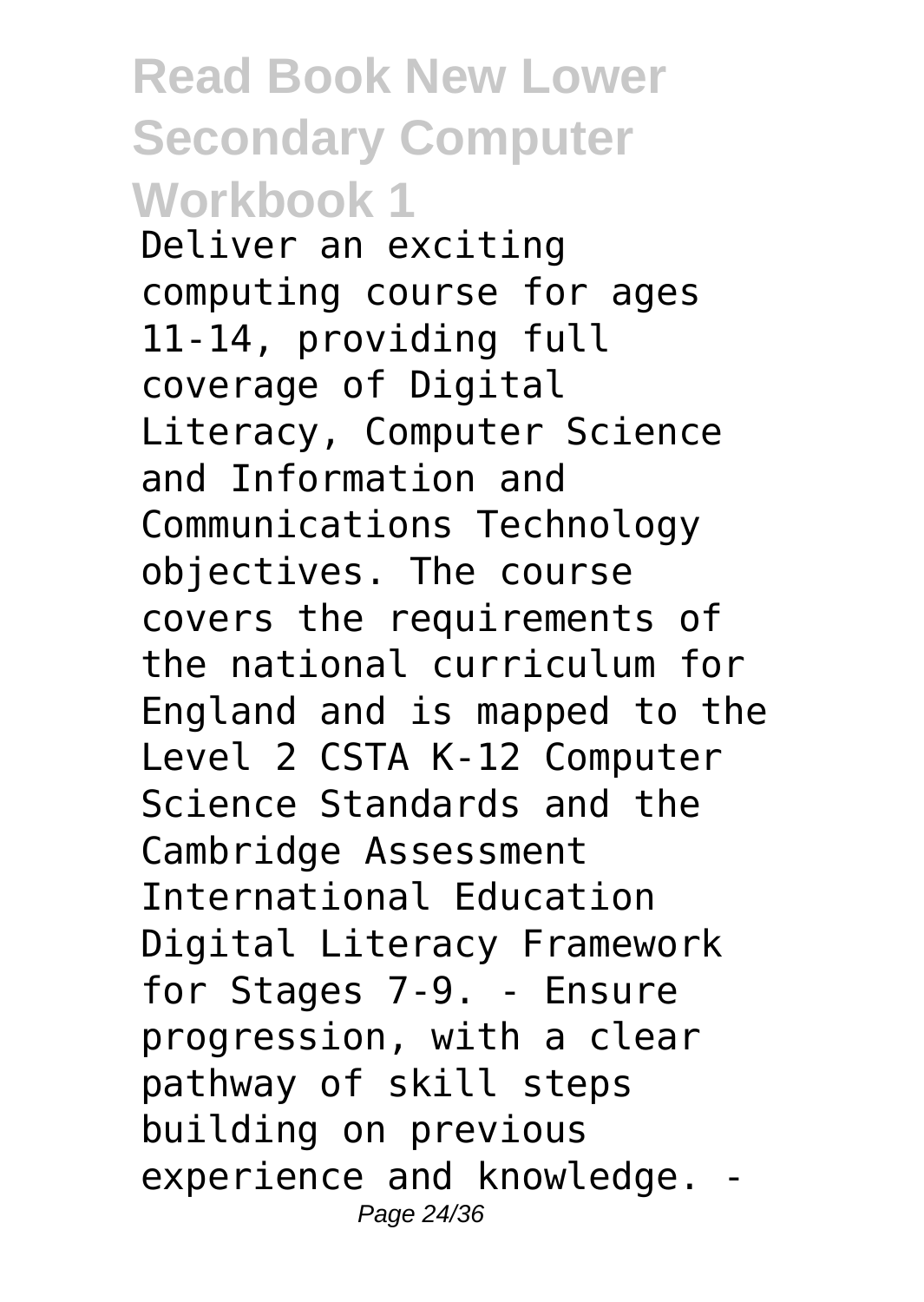**Recap and activate students'** prior knowledge and skills with Do you remember? panels. - Demonstrate and practise new concepts and skills with Learn and Practice activities. - Broaden knowledge and understanding with Go further activities that apply skills and concepts in different contexts. - Introduce more challenging skills and activities with Challenge yourself! tasks. - Allow students to demonstrate their knowledge and skills creatively with engaging end of unit projects. - Develop computational thinking with panels throughout the Page 25/36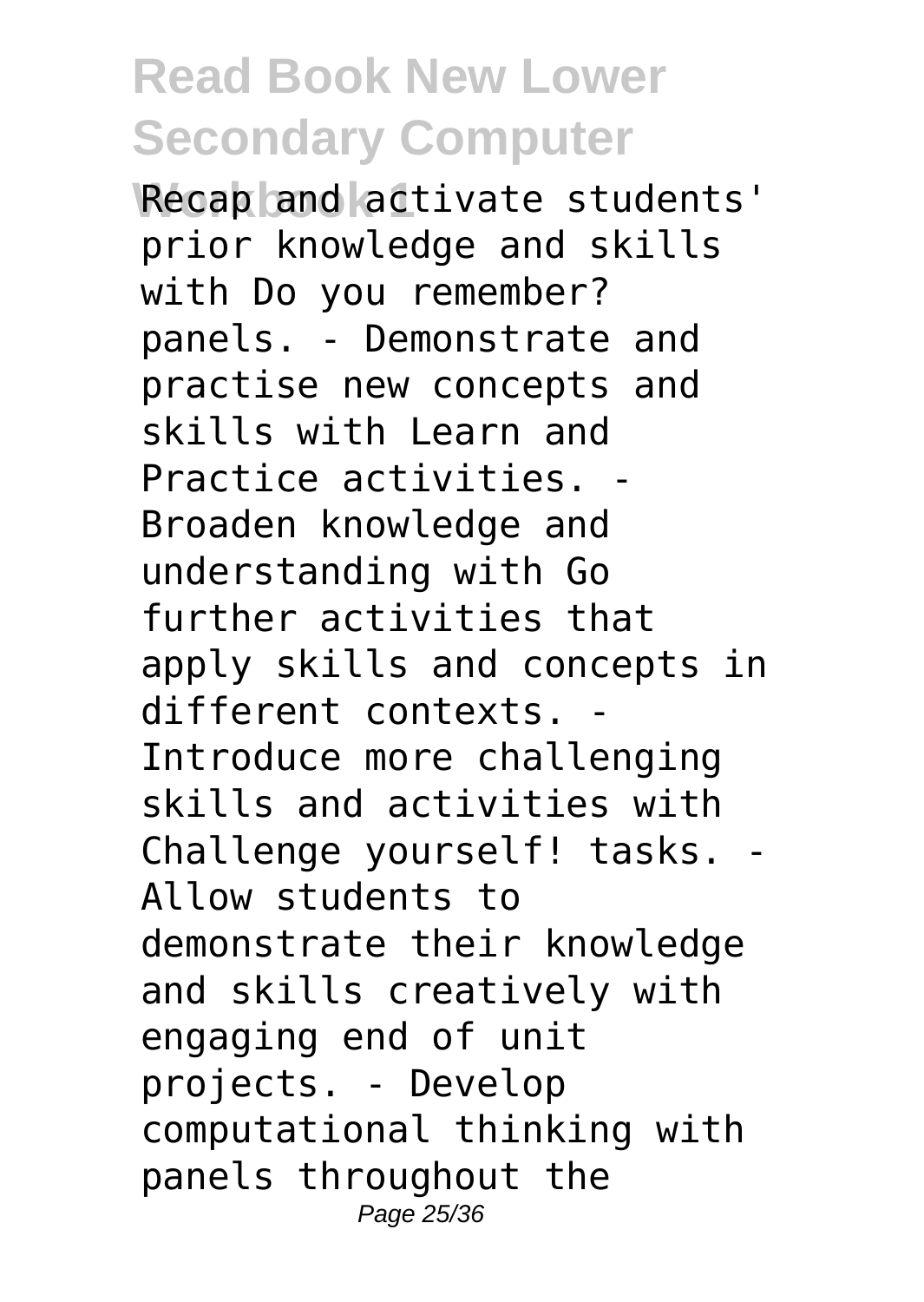**Wactivities. 1- Provide clear** guidance on e-safety with a strong focus throughout. - Clear progression for students going on to study IGCSE Computer Science and IGCSE Information Technology. Available in the series: Stage 7 Student's Book: 9781510481985 Stage 7 Student eTextbook 9781510483538 Stage 7 Whiteboard eTextbook 9781510483545 Stage 7 Online Teacher's Guide 9781510483484 Stage 8 Student's Book: 9781510481992 Stage 8 Student eTextbook 9781510483569 Stage 8 Whiteboard eTextbook 9781510483552 Stage 8 Online Page 26/36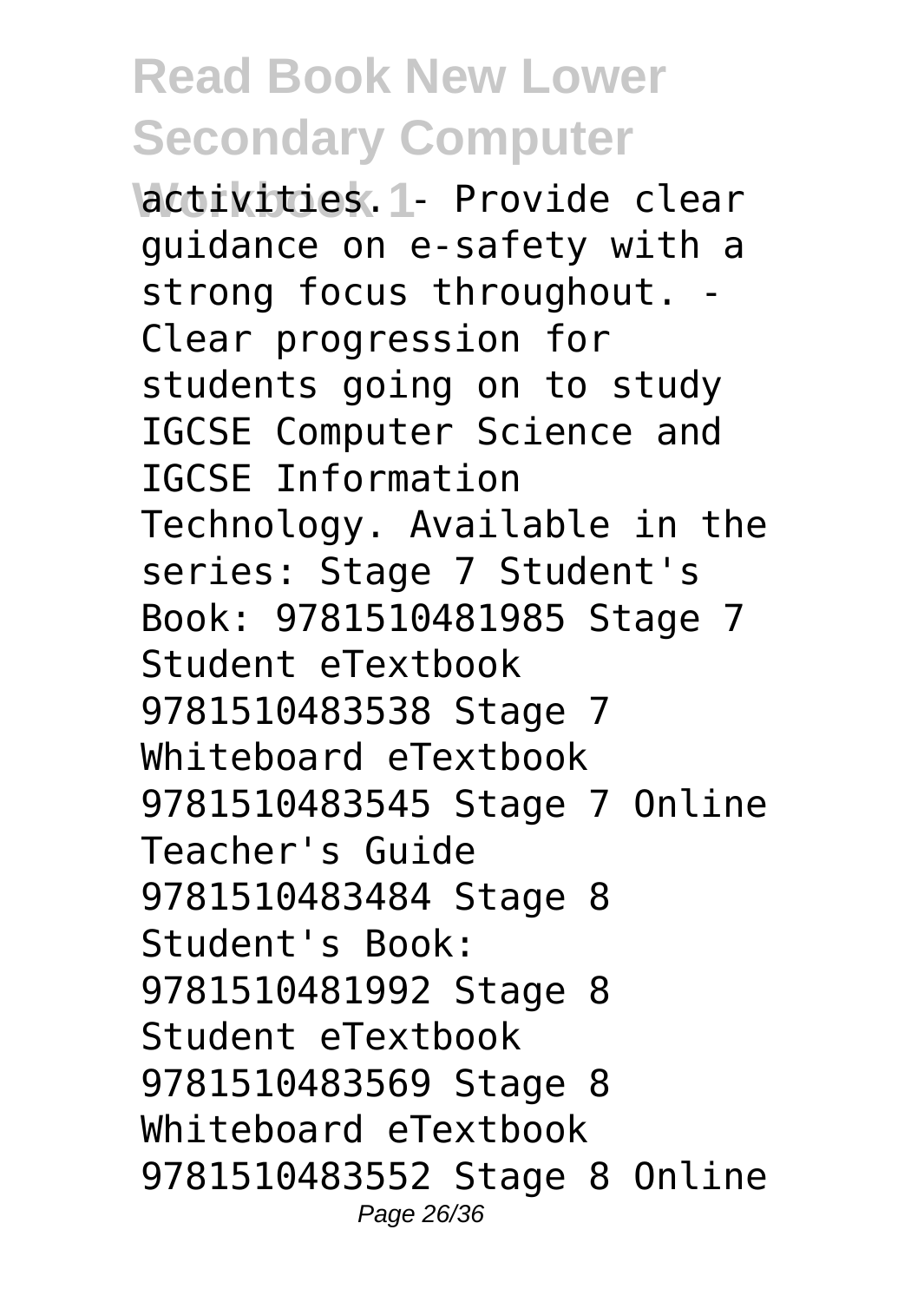**Workbook 1** Teacher's Guide 9781510483491 Stage 9 Student's Book: 9781510482005 Stage 9 Student eTextbook 9781510483606 Stage 9 Whiteboard eTextbook 9781510483590 Stage 9 Online Teacher's Guide 9781510483507

This book provides a step-bystep guide to teaching computing at secondary level. It offers an entire framework for planning and delivering the curriculum and shows you how to create a supportive environment for students in which all can enjoy computing. The focus throughout is on giving Page 27/36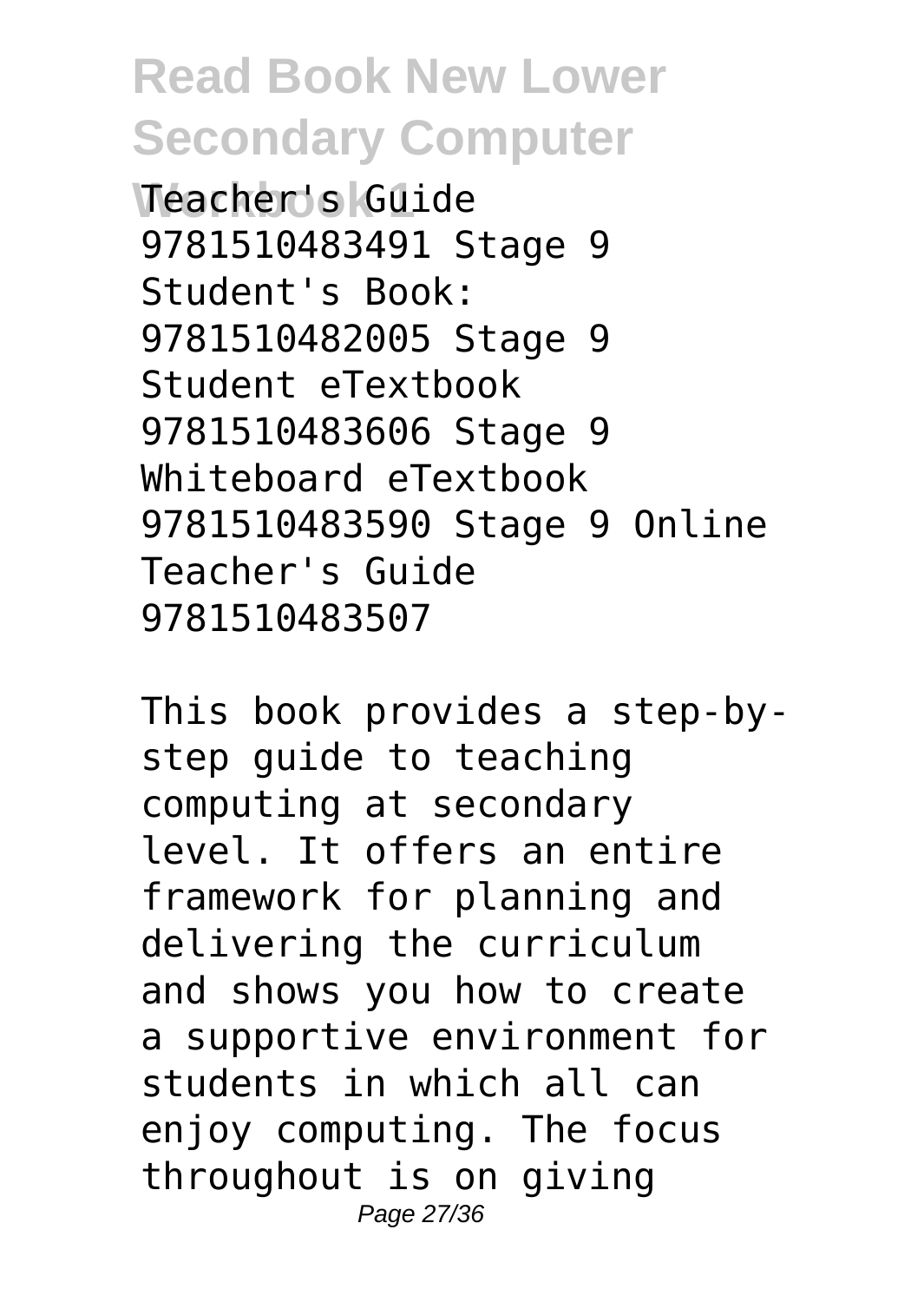**Worker is tudents other opportunity to** think, program, build and create with confidence and imagination, transforming them from users to creators of technology. In each chapter, detailed research and teaching theory is combined with resources to aid the practitioner, including case studies, planning templates and schemes of work that can be easily adapted. The book is split into three key parts: planning, delivery, and leadership and management, and covers topics such as: curriculum and assessment design lesson planning cognitive science behind learning computing pedagogy Page 28/36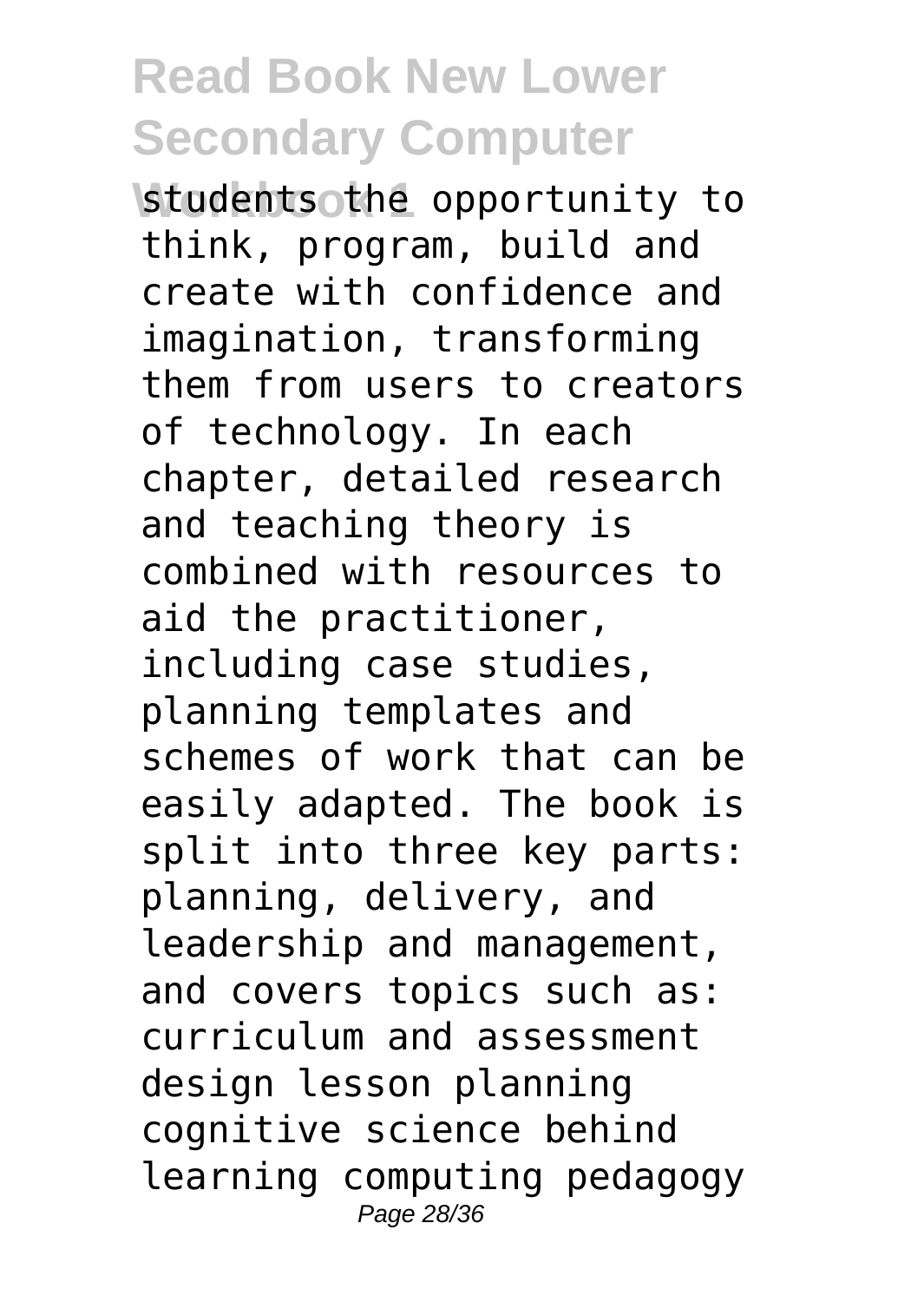**Wand instructional principles** mastery learning in computing how to develop students' computational thinking supporting students with special educational needs and disabilities encouraging more girls to study computing actions, habits and routines of effective computing teachers behaviour management and developing a strong classroom culture how to support and lead members of your team. Teaching Computing in Secondary Schools is essential reading for trainee and practising teachers, and will prove to be an invaluable resource in helping teaching Page 29/36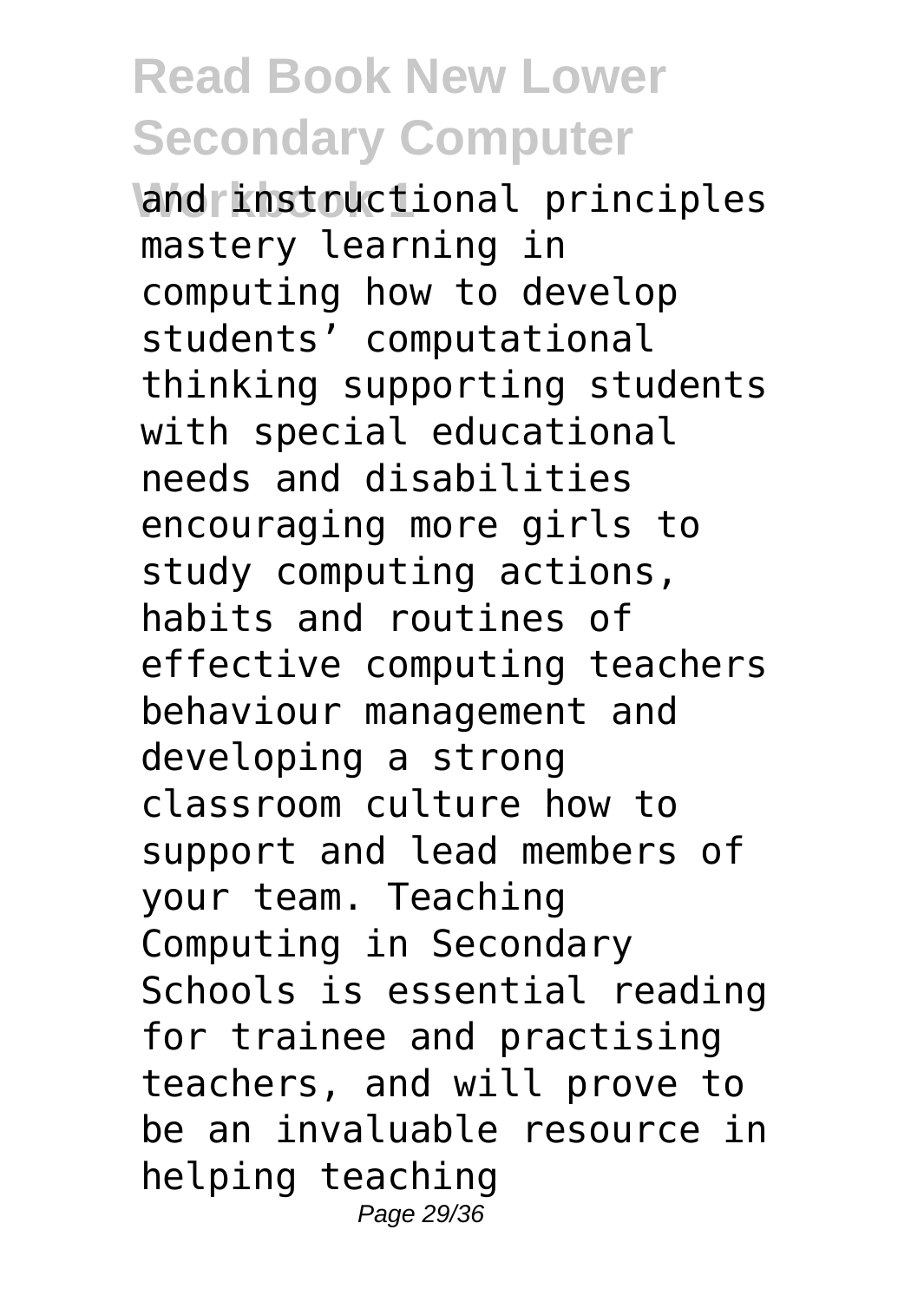**Workessionals ensure that** students acquire a wide range of computing skills which will support them in whatever career they choose.

A complete three-year lower secondary computing course that takes a real-life, project-based approach to teaching young learners the vital computing skills they will need for the digital world. Each unit builds towards the creation of a final project, with topics ranging from to programming simple games to creating web pages.

Develop IT skills through an active, accessible approach Page 30/36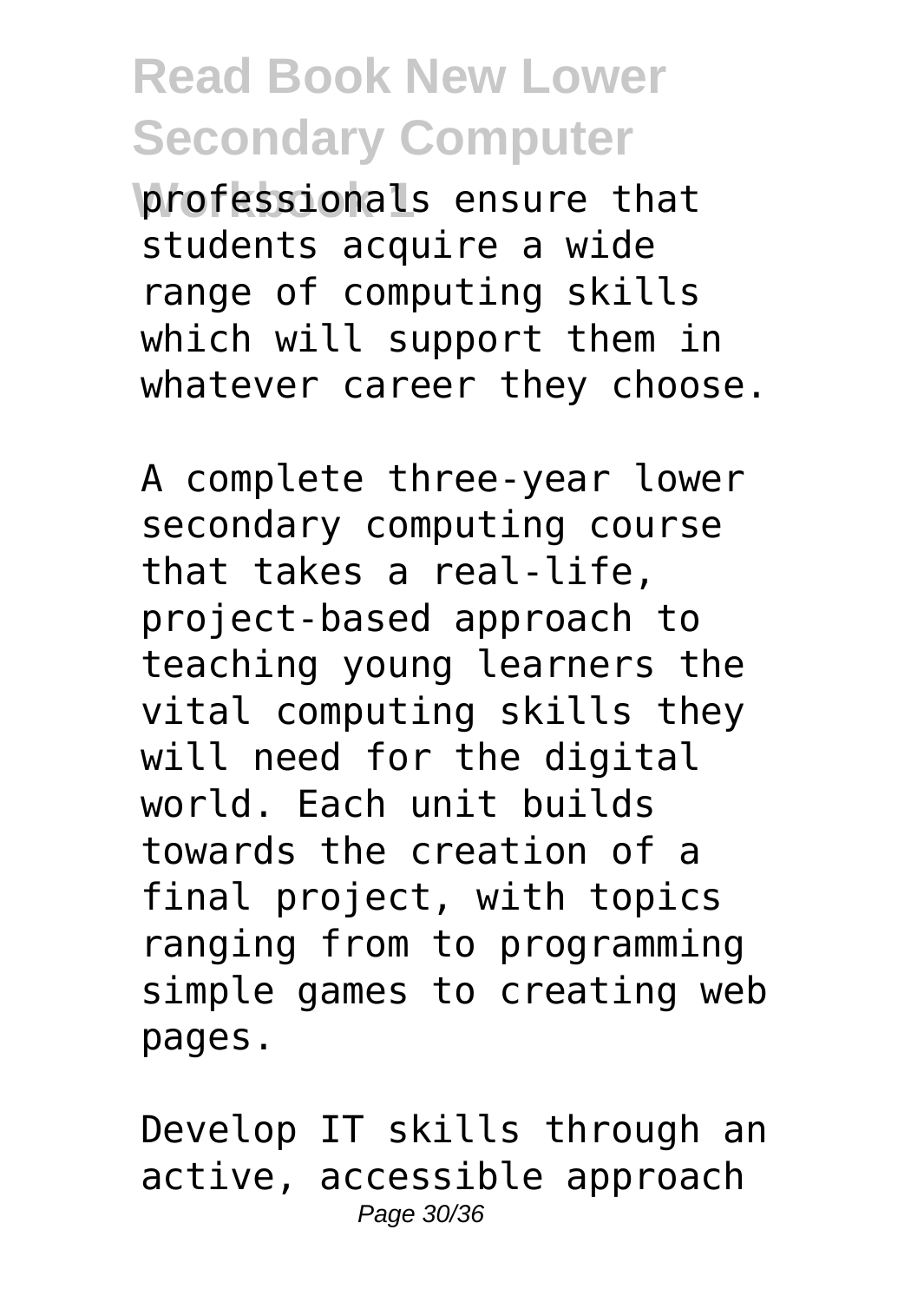**Wootheory and practice,** providing an ideal foundation for lower secondary students going on to study IT at CSEC® and for building real-life computer skills; fully updated to reflect the new curriculum and new approaches to IT teaching. - Build knowledge with straightforward introductions to theoretical concepts, key practical applications and new topics such as ethical use of computers and multimedia. - Support all learning styles with a range of questions - Multiple Choice, True or False, Short Answer, Research, Project and a fun Crossword puzzle. - Develop Page 31/36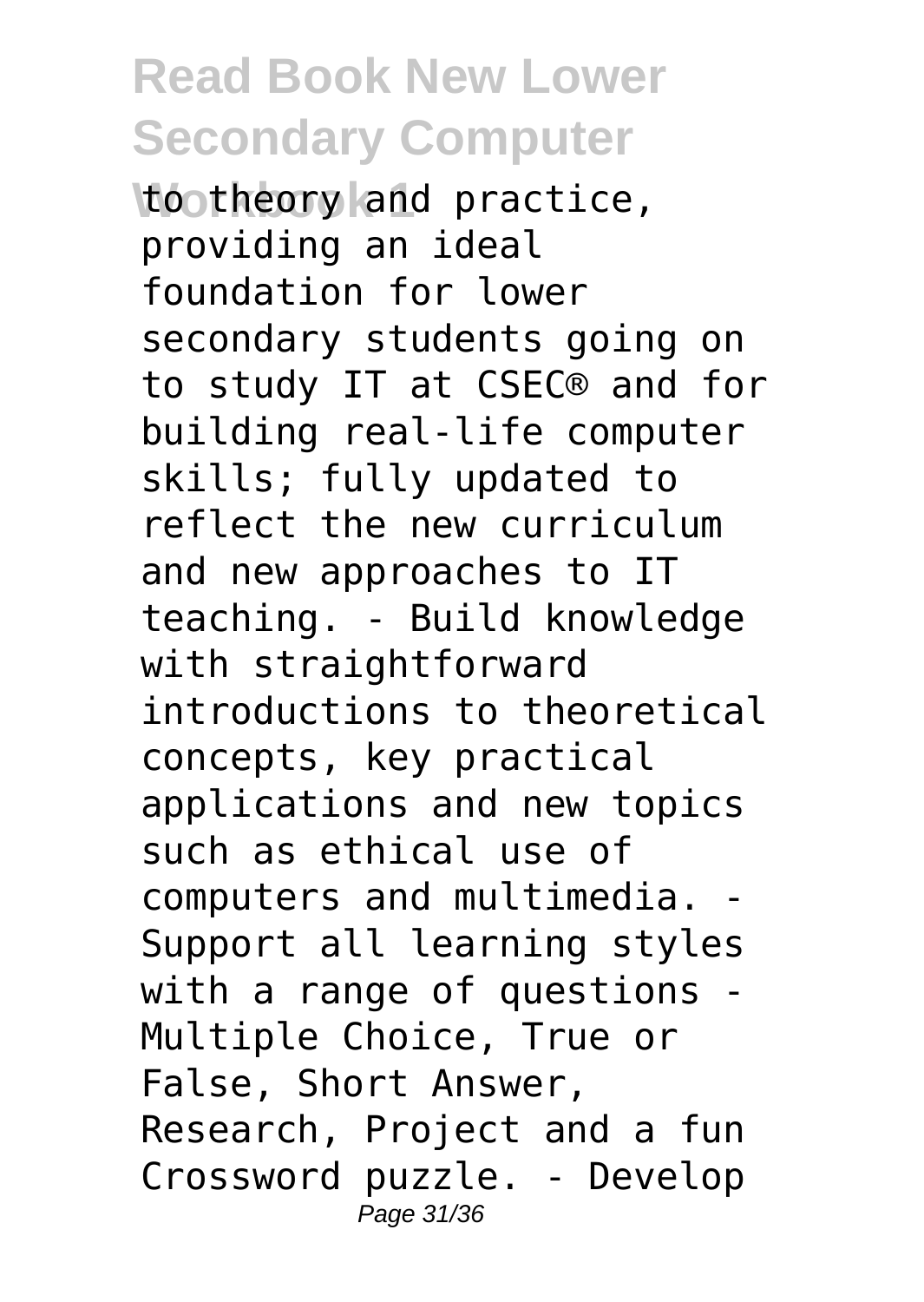**Vonitical thinking and** research skills with research projects. The answers can be found here: w ww.hoddereducation.co.uk/Logon-to-IT-Answers

We are working with Cambridge Assessment International Education to gain endorsement for this forthcoming title. This series offers full coverage of the learning objectives for the Cambridge Lower Secondary English as a Second language curriculum framework (0876) and is mapped to the Common European Framework of Reference. - Stimulate learners with model texts Page 32/36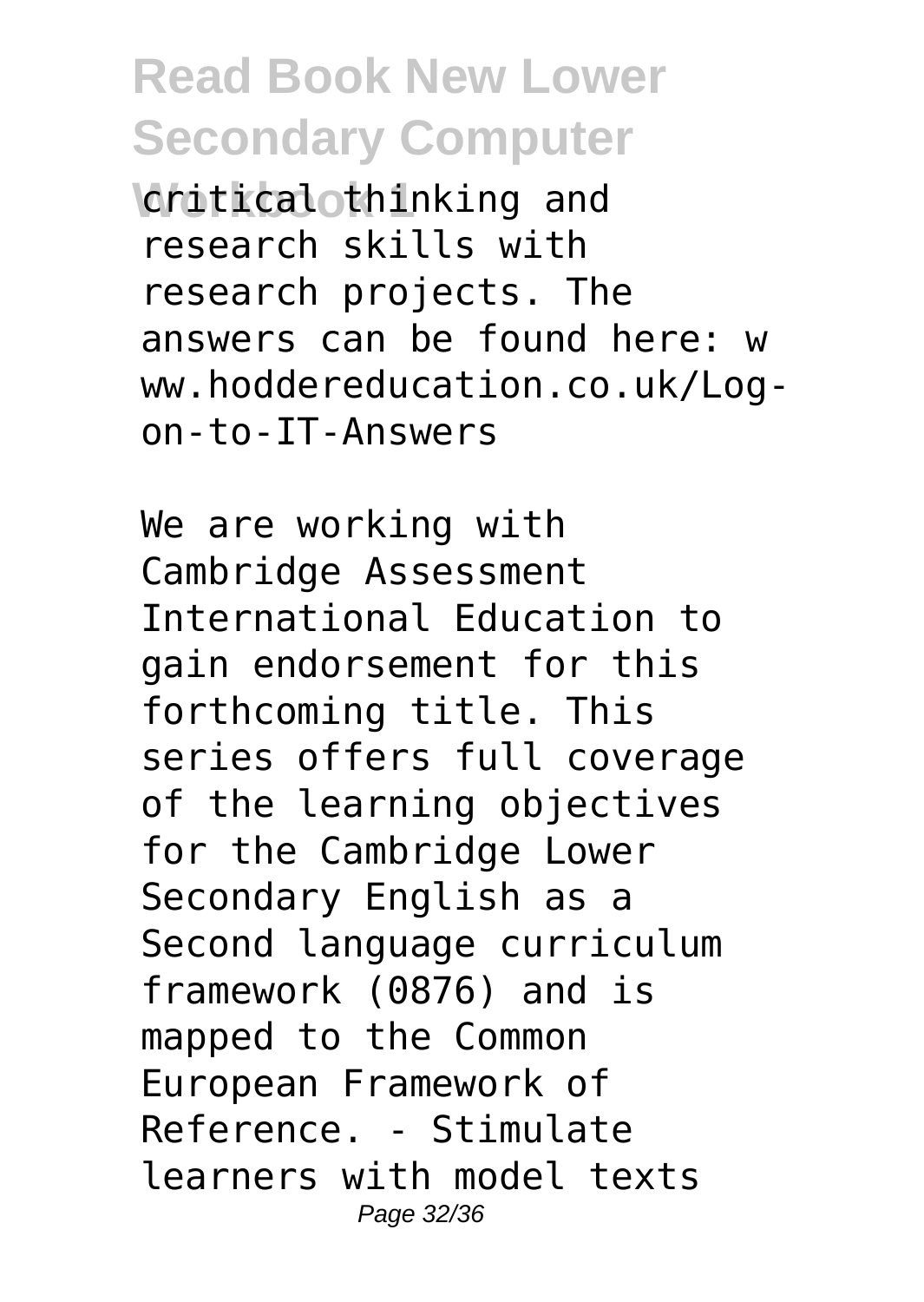**Wandra brange of activities to** develop skills, knowledge and comprehension. - Revisit previous knowledge with the 'Do you remember?' feature to recap topics and activate schema, along with practice tasks, exercises and

'Challenge yourself' activities to consolidate learning. - Clearly address the key objectives: reading, writing, speaking, listening and use of English. - Support activities and knowledge covered in the Student's Book with the accompanying Workbook and Teacher's Guide with Boost subscription.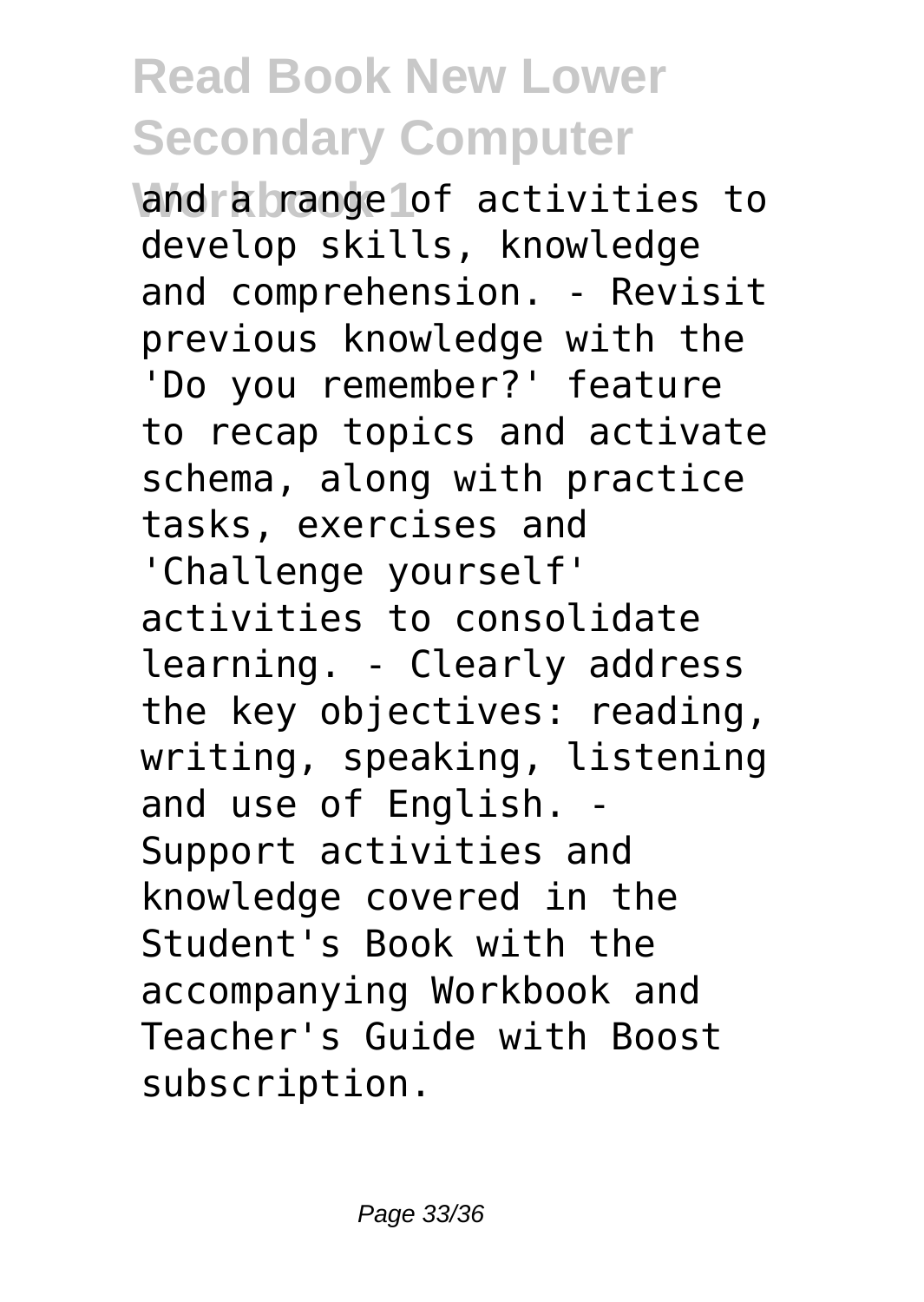Informatics Education – Supporting Computational Thinking contains papers presented at the Third International Conference on Informatics in Secondary Schools – Evolution and Perspective, ISSEP 2008, held in July 2008 in Torun, Poland. As with the proceedings of the two previous ISSEP conferences (2005 in Klag- furt, Austria, and 2006 in Vilnius, Lithuania), the papers presented in this volume address issues of informatics education transcending national boundaries and, the- fore, transcending differences in Page 34/36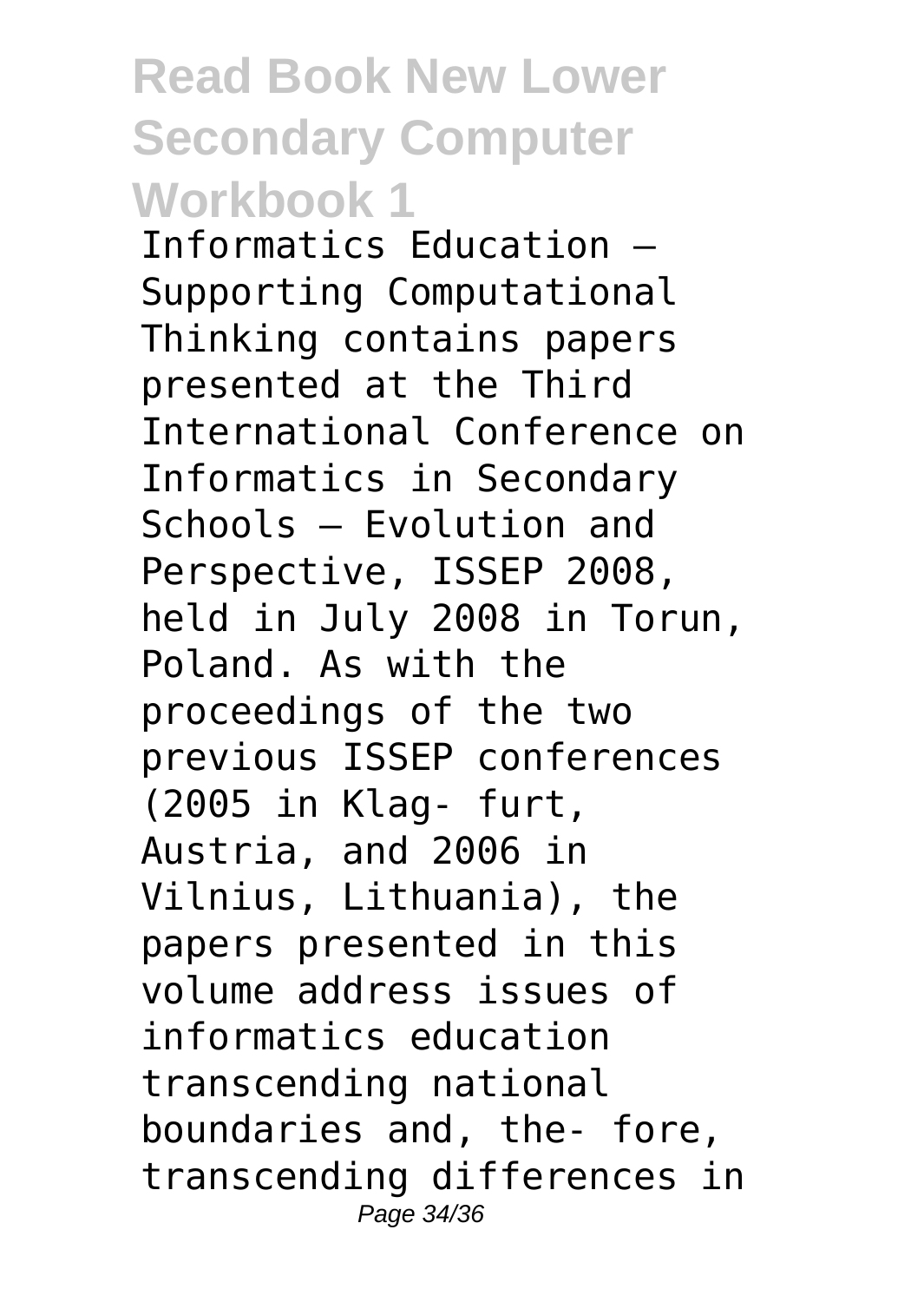**Whervarious Inational** legislation and organization of the educational system. Observing these issues, one might notice a trend. The pceedings of the First ISSEP were termed From Computer Literacy to Informatics Fdamentals [1]. There, broad room was given to general education in ICT. The ECDL, the European Computer Driving License, propagated since the late 1990s, had pe- trated school at this time already on a broad scale and teachers, parents, as well as pupils were rather happy with this situation. Teachers had material that had a clear scope, was relatively easy Page 35/36